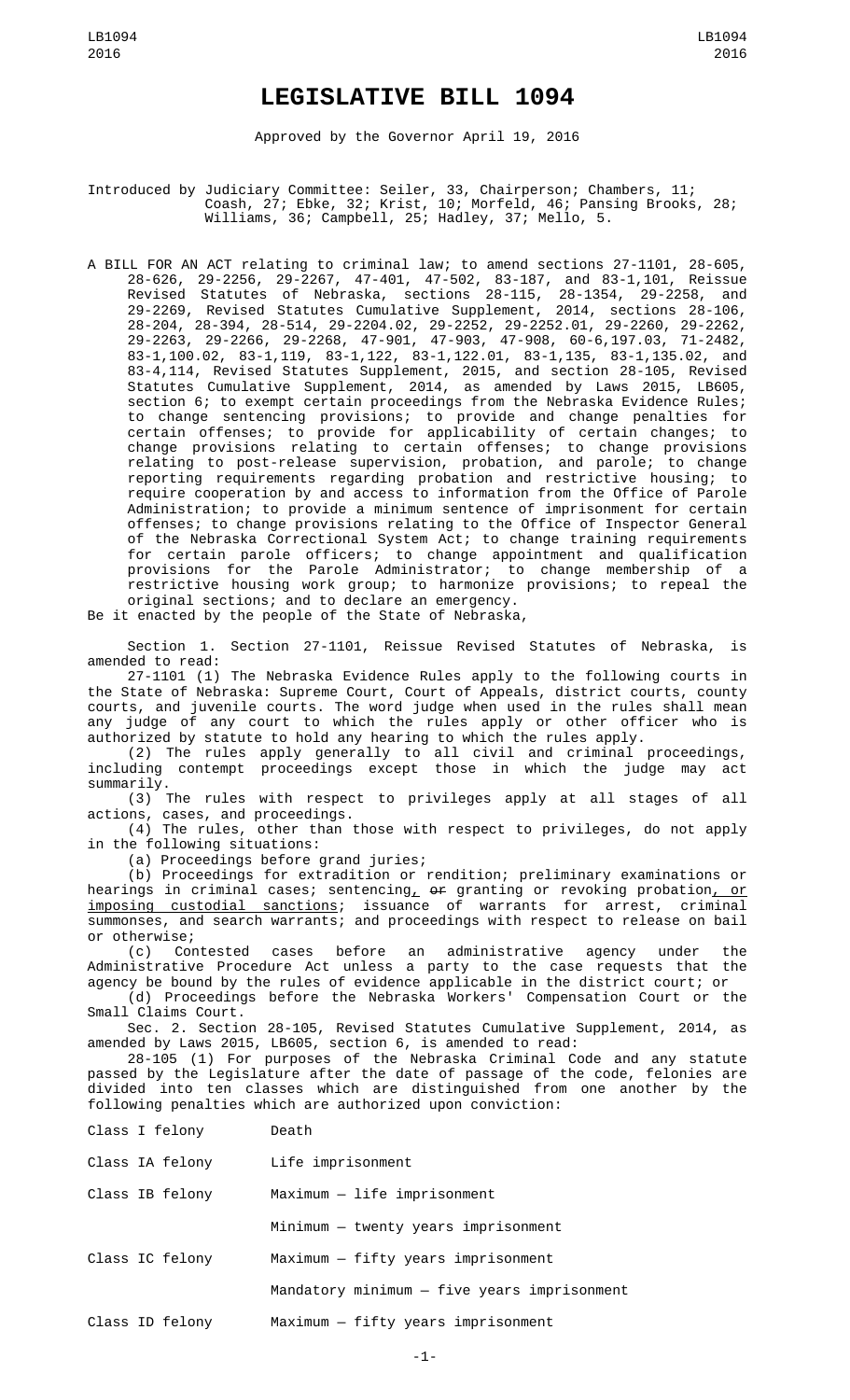LB1094 2016

|                   | Mandatory minimum - three years imprisonment        |
|-------------------|-----------------------------------------------------|
| Class II felony   | Maximum - fifty years imprisonment                  |
|                   | $Minimum - one year$ imprisonment                   |
| Class IIA felony  | Maximum - twenty years imprisonment                 |
|                   | $Minimum - none$                                    |
| Class III felony  | Maximum - four years imprisonment and two years     |
|                   | post-release supervision or                         |
|                   | twenty-five thousand dollars fine, or both          |
|                   | Minimum - none for imprisonment and nine months     |
|                   | post-release supervision if imprisonment is imposed |
| Class IIIA felony | Maximum - three years imprisonment                  |
|                   | and eighteen months post-release supervision or     |
|                   | ten thousand dollars fine, or both                  |
|                   | Minimum - none for imprisonment and nine months     |
|                   | post-release supervision if imprisonment is imposed |
| Class IV felony   | Maximum - two years imprisonment and twelve         |
|                   | months post-release supervision or                  |
|                   | ten thousand dollars fine, or both                  |
|                   | Minimum - none for imprisonment and nine months     |
|                   | .                                                   |

post-release supervision if imprisonment is imposed

(2) All sentences for maximum terms of imprisonment for one year or more for felonies shall be served in institutions under the jurisdiction of the Department of Correctional Services. All sentences for maximum terms of imprisonment of less than one year shall be served in the county jail.

(3) Nothing in this section shall limit the authority granted in sections 29-2221 and 29-2222 to increase sentences for habitual criminals.

(4) A person convicted of a felony for which a mandatory minimum sentence is prescribed shall not be eligible for probation.

(5) All sentences of post-release supervision shall be served under the jurisdiction of the Office of Probation Administration and shall be subject to conditions imposed pursuant to section 29-2262 and subject to sanctions authorized pursuant to section 21 of this act 29-2266.

(6) Any person who is sentenced to imprisonment for a Class I, IA, IB, IC, ID, II, or IIA felony and sentenced concurrently or consecutively to imprisonment for a Class III, IIIA, or IV felony shall not be subject to postrelease supervision pursuant to subsection (1) of this section.

(7) Any person who is sentenced to imprisonment for a Class III, IIIA, or IV felony committed prior to August 30, 2015, and sentenced concurrently or consecutively to imprisonment for a Class III, IIIA, or IV felony committed on or after August 30, 2015, shall not be subject to post-release supervision pursuant to subsection (1) of this section.

 $(8 \t 7)$  The changes made to the penalties for Class III, IIIA, and IV felonies by Laws 2015, LB605, do not apply to any offense committed prior to August 30, 2015, as provided in section 28-116.

Sec. 3. Section 28-106, Revised Statutes Supplement, 2015, is amended to read:

28-106 (1) For purposes of the Nebraska Criminal Code and any statute passed by the Legislature after the date of passage of the code, misdemeanors are divided into seven classes which are distinguished from one another by the following penalties which are authorized upon conviction:

Class I misdemeanor........ Maximum — not more than one year

imprisonment, or one thousand dollars

fine, or both

Minimum — none

Class II misdemeanor....... Maximum — six months imprisonment, or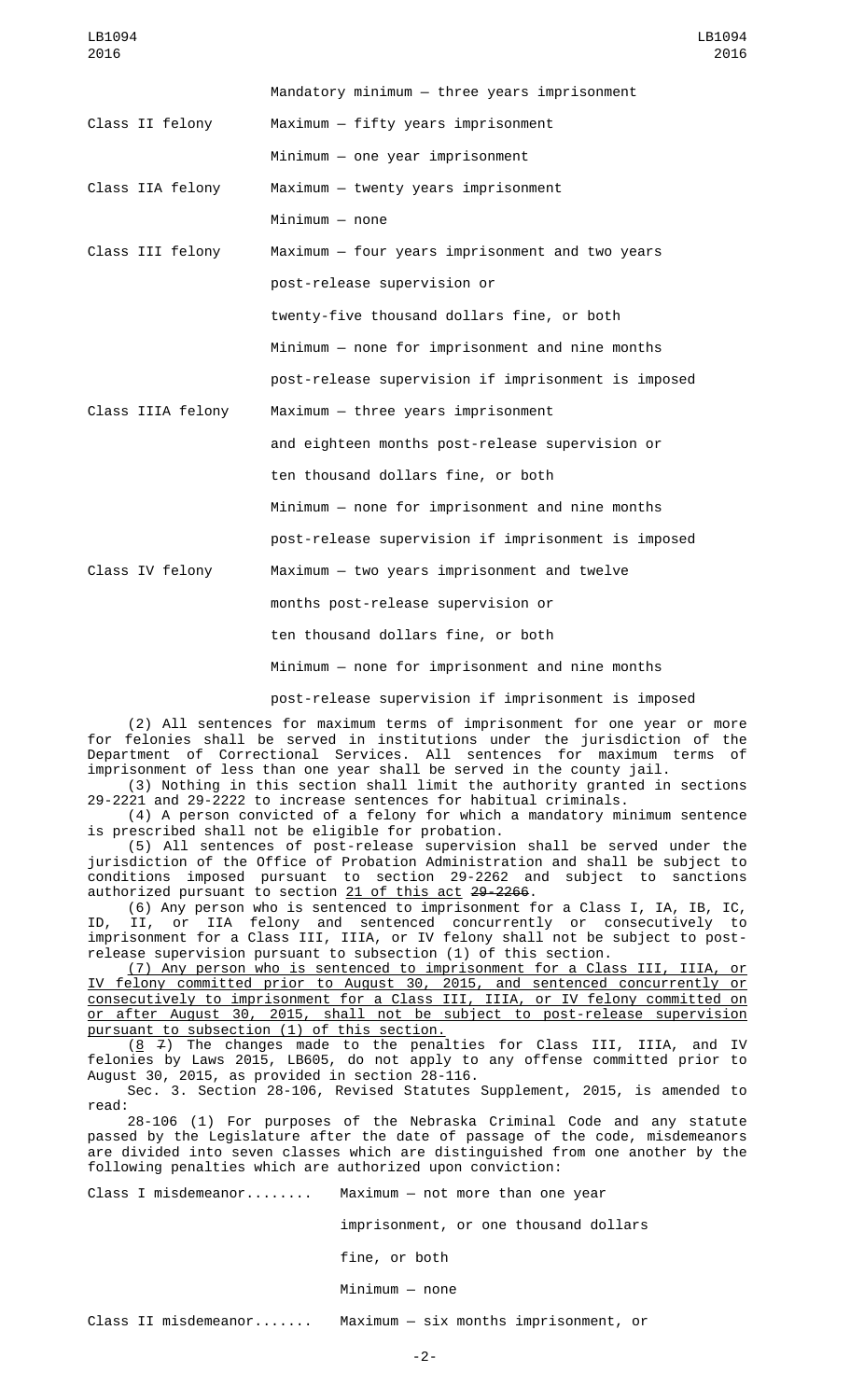one thousand dollars fine, or both Minimum — none Class III misdemeanor...... Maximum — three months imprisonment, or five hundred dollars fine, or both Minimum — none Class IIIA misdemeanor..... Maximum — seven days imprisonment, five hundred dollars fine, or both Minimum — none Class IV misdemeanor....... Maximum — no imprisonment, five hundred dollars fine Minimum — none Class V misdemeanor........ Maximum — no imprisonment, one hundred dollars fine Minimum — none Class W misdemeanor....... Driving under the influence or implied consent First conviction Maximum — sixty days imprisonment and five hundred dollars fine Mandatory minimum — seven days imprisonment and five hundred dollars fine Second conviction Maximum — six months imprisonment and five hundred dollars fine Mandatory minimum — thirty days imprisonment and five hundred dollars fine Third conviction Maximum — one year imprisonment and one thousand dollars fine Mandatory minimum — ninety days imprisonment and one thousand dollars fine

(2) Sentences of imprisonment in misdemeanor cases shall be served in the county jail, except that such sentences may be served in institutions under the jurisdiction of the Department of Correctional Services if the sentence is to be served concurrently or consecutively with a term for conviction of a felony and the combined sentences total a term of one year or more.<u> A determinate</u> sentence shall be imposed for a misdemeanor if the sentence is to be served concurrently or consecutively with a determinate sentence for a Class III, IIIA, or IV felony.

Sec. 4. Section 28-115, Revised Statutes Cumulative Supplement, 2014, is amended to read:

28-115 (1) Except as provided in subsection (2) of this section, any Any person who commits any of the following criminal offenses against a pregnant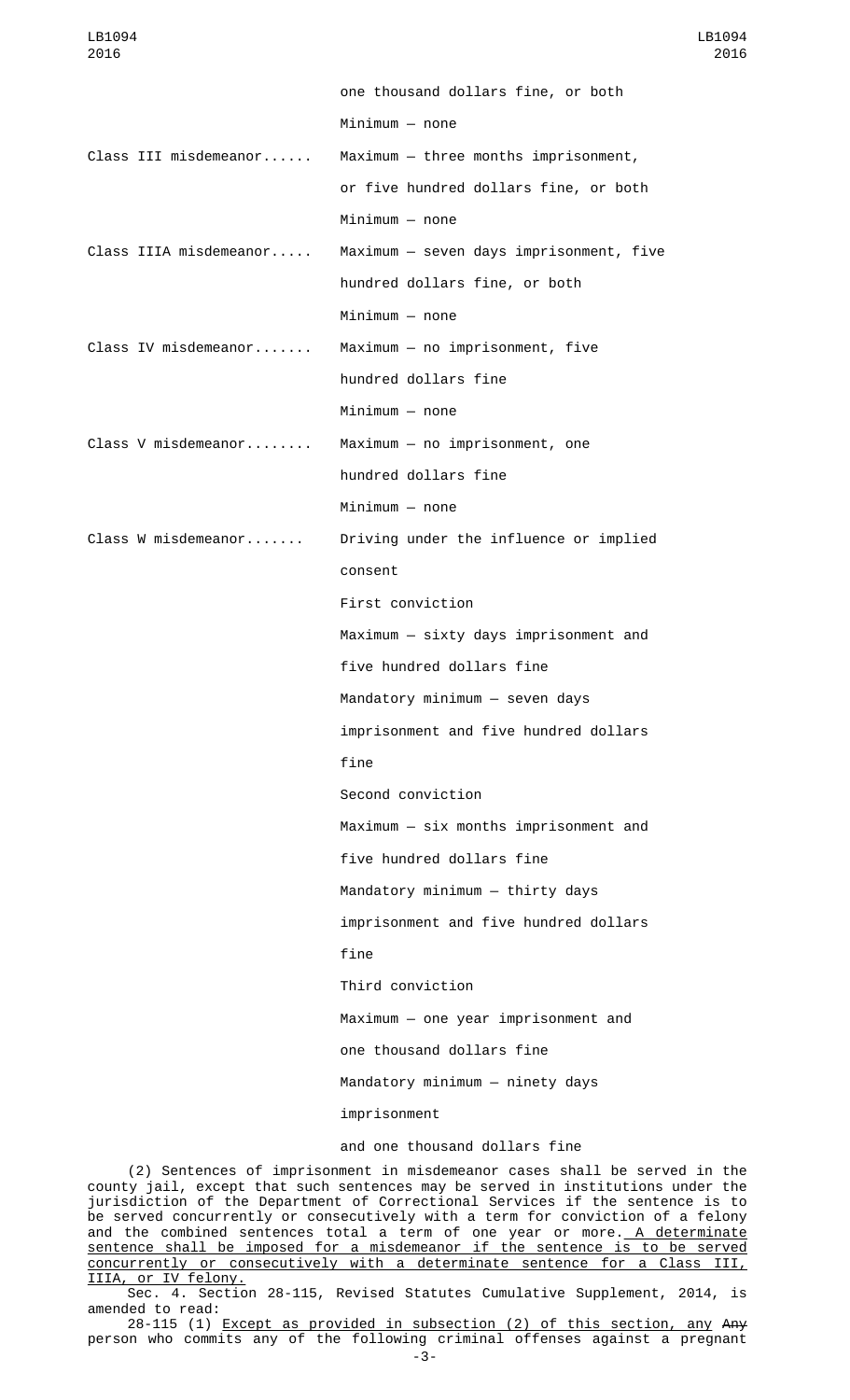woman shall be punished by the imposition of the next higher penalty classification than the penalty classification prescribed for the criminal offense<del>, unless such criminal offense is already punishable as a Class IB</del> felony or higher classification:

(a) Assault in the first degree, section 28-308;

(b) Assault assault in the second degree, section 28-309;

(c) Assault assault in the third degree, section 28-310;

(d) Sexual sexual assault in the first degree, section 28-319;

(e) Sexual sexual assault in the second or third degree, section 28-320;

 $(f)$  Sexual assault of a child in the first degree, section 28-319.01;<br>(g) Sexual <del>sexual</del> assault of a child in the second or third degree,

(g) Sexual sexual assault of a child in the second or third degree, section 28-320.01;

(h) Sexual sexual abuse of an inmate or parolee in the first degree, section 28-322.02;

(i) Sexual sexual abuse of an inmate or parolee in the second degree, section 28-322.03;

(j) Sexual sexual abuse of a protected individual in the first or second degree, section 28-322.04;

(k) Domestic domestic assault in the first, second, or third degree, section 28-323;

(l) Assault assault on an officer, an emergency responder, a state correctional employee, a Department of Health and Human Services employee, or a health care professional in the first degree, section 28-929;

<u>(m) Assault</u> <del>assault</del> on an officer, an emergency responder, a state correctional employee, a Department of Health and Human Services employee, or a health care professional in the second degree, section 28-930;

(n) Assault assault on an officer, an emergency responder, a state correctional employee, a Department of Health and Human Services employee, or a health care professional in the third degree, section 28-931;

(o) Assault assault on an officer, an emergency responder, a state correctional employee, a Department of Health and Human Services employee, or a health care professional using a motor vehicle, section 28-931.01;

(p) Assault assault by a confined person, section 28-932;

(q) Confined confined person committing offenses against another person, section 28-933; and

(r) Proximately proximately causing serious bodily injury while operating a motor vehicle, section 60-6,198<u>.</u> <del>; and</del>

sexual assault of a child in the first degree, section 28-319.01.

(2) The enhancement in subsection (1) of this section does not apply to any criminal offense listed in subsection (1) of this section that is already punishable as a Class I, IA, or IB felony. If any criminal offense listed in subsection (1) of this section is punishable as a Class I misdemeanor, the penalty under this section is a Class IIIA felony.

(3 2) The prosecution shall allege and prove beyond a reasonable doubt that the victim was pregnant at the time of the offense.

Sec. 5. Section 28-204, Revised Statutes Supplement, 2015, is amended to read:

28-204 (1) A person is guilty of being an accessory to felony if with intent to interfere with, hinder, delay, or prevent the discovery, apprehension, prosecution, conviction, or punishment of another for an offense, he or she:

(a) Harbors or conceals the other;

(b) Provides or aids in providing a weapon, transportation, disguise, or other means of effecting escape or avoiding discovery or apprehension;

(c) Conceals or destroys evidence of the crime or tampers with a witness, informant, document, or other source of information, regardless of its admissibility in evidence;

(d) Warns the other of impending discovery or apprehension other than in connection with an effort to bring another into compliance with the law;

(e) Volunteers false information to a peace officer; or

(f) By force, intimidation, or deception, obstructs anyone in the performance of any act which might aid in the discovery, detection, apprehension, prosecution, conviction, or punishment of such person.

(2)(a) Accessory to felony is a Class  $II\overline{A}$   $III\overline{A}$  felony if the actor violates subdivision (1)(a), (1)(b), or (1)(c) of this section, the actor knows of the conduct of the other, and the conduct of the other constitutes a Class I, IA, IB, IC, or ID felony.

(b) Accessory to felony is a Class IIIA felony if the actor violates subdivision (1)(a), (1)(b), or (1)(c) of this section, the actor knows of the conduct of the other, and the conduct of the other constitutes a Class II or IIA felony.

(c) Accessory to felony is a Class IV felony if the actor violates subdivision (1)(a), (1)(b), or (1)(c) of this section, the actor knows of the conduct of the other, and the conduct of the other constitutes a Class III or Class IIIA felony.

(d) Accessory to felony is a Class I misdemeanor if the actor violates subdivision (1)(a), (1)(b), or (1)(c) of this section, the actor knows of the conduct of the other, and the conduct of the other constitutes a Class IV felony.

(e) Accessory to felony is a Class IV felony if the actor violates subdivision (1)(d), (1)(e), or (1)(f) of this section, the actor knows of the conduct of the other, and the conduct of the other constitutes a felony of any class other than a Class IV felony.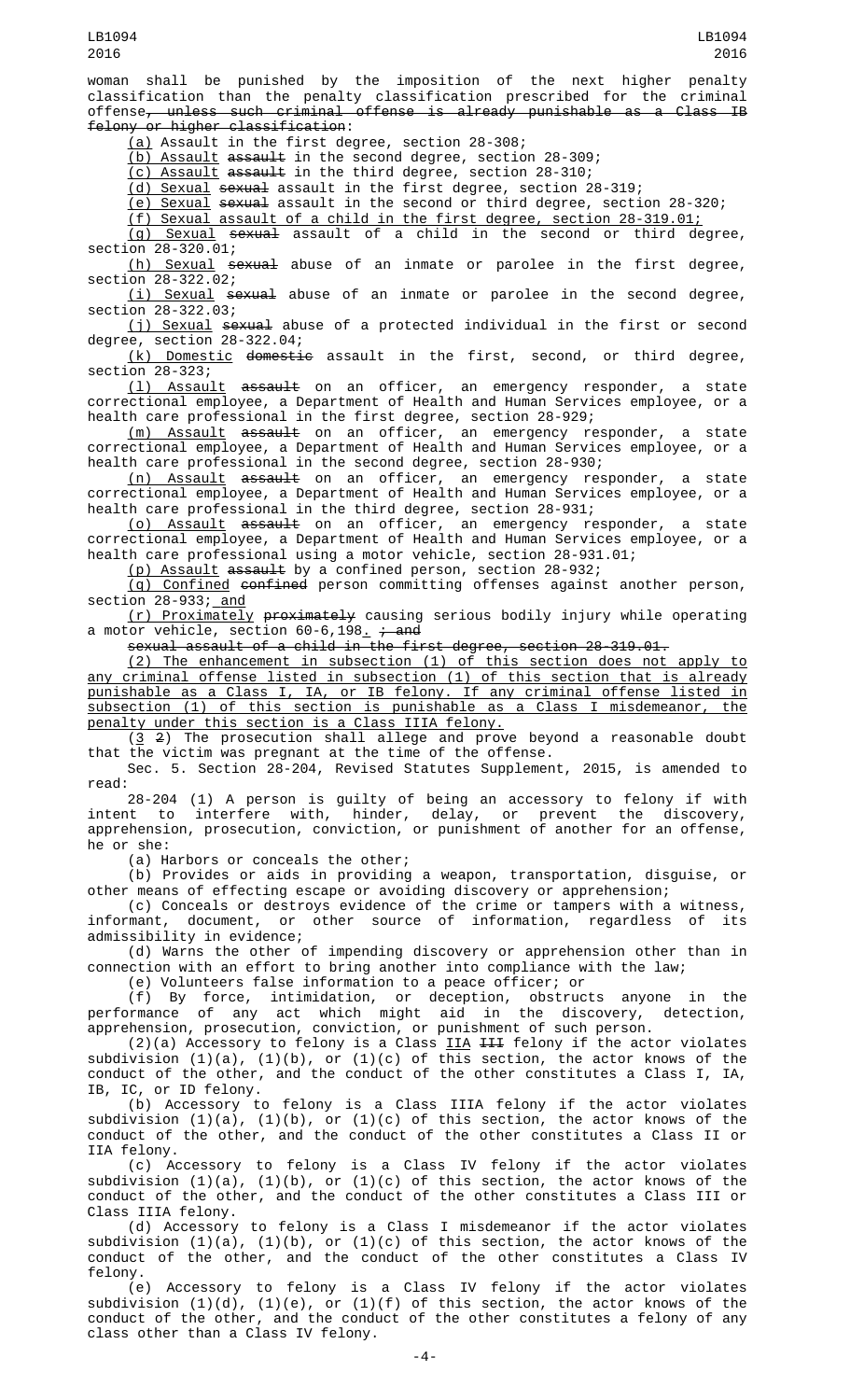(f) Accessory to felony is a Class I misdemeanor if the actor violates subdivision (1)(d), (1)(e), or (1)(f) of this section, the actor knows of the conduct of the other, and the conduct of the other constitutes a Class IV felony.

Sec. 6. Section 28-394, Revised Statutes Supplement, 2015, is amended to read:<br>28-394

28-394 (1) A person who causes the death of an unborn child unintentionally while engaged in the operation of a motor vehicle in violation of the law of the State of Nebraska or in violation of any city or village ordinance commits motor vehicle homicide of an unborn child.

(2) Except as provided in subsection (3) of this section, motor vehicle homicide of an unborn child is a Class I misdemeanor.

(3)(a) If the proximate cause of the death of an unborn child is the operation of a motor vehicle in violation of section 60-6,213 or 60-6,214, motor vehicle homicide of an unborn child is a Class IIIA IV felony.

(b) Except as provided in subdivision (3)(c) of this section, if the proximate cause of the death of an unborn child is the operation of a motor vehicle in violation of section 60-6,196 or 60-6,197.06, motor vehicle homicide of an unborn child is a Class IIIA felony and the court shall, as part of the judgment of conviction, order the person not to drive any motor vehicle for any purpose for a period of at least sixty days and not more than fifteen years after the date ordered by the court and shall order that the operator's license of such person be revoked for the same period. The revocation shall not run concurrently with any jail term imposed.

(c) If the proximate cause of the death of an unborn child is the operation of a motor vehicle in violation of section 60-6,196 or 60-6,197.06 and the defendant has a prior conviction for a violation of section 60-6,196 or a city or village ordinance enacted in conformance with section 60-6,196, motor vehicle homicide of an unborn child is a Class IIA felony and the court shall, as part of the judgment of conviction, order the person not to drive any motor vehicle for any purpose for a period of at least sixty days and not more than fifteen years after the date ordered by the court and shall order that the operator's license of such person be revoked for the same period. The revocation shall not run concurrently with any jail term imposed.

(4) The crime punishable under this section shall be treated as a separate and distinct offense from any other offense arising out of acts alleged to have been committed while the person was in violation of this section.

Sec. 7. Section 28-514, Revised Statutes Supplement, 2015, is amended to read:

28-514  $(1)$  A person who comes into control of property of another that he or she knows to have been lost, mislaid, or delivered under a mistake as to the nature or amount of the property or the identity of the recipient commits theft if, with intent to deprive the owner thereof, he or she fails to take reasonable measures to restore the property to a person entitled to have it.

(2) Any person convicted of violating subsection (1) the provisions of this section shall<del>, upon conviction thereof,</del> be punished by the penalty prescribed in the next lower classification below the value of the item lost, mislaid, or delivered under a mistake pursuant to section 28-518.

<u>(3)</u> Any person convicted <u>of violating subsection (1) of</u> <del>pursuant to</del> this section when the value of the property is five hundred dollars or less shall be guilty of a Class III misdemeanor for the first conviction, a Class II misdemeanor for the second conviction, and a Class I misdemeanor for the third or subsequent conviction.

Sec. 8. Section 28-605, Reissue Revised Statutes of Nebraska, is amended to read:

28-605 (1) A person commits criminal possession of written instrument forgery devices when:

(a) He <u>or she m</u>akes or possesses with knowledge of its character any plate, die, or other device, apparatus, equipment, or article specifically designed for use in counterfeiting, unlawfully simulating, or otherwise forging written instruments; or

(b) He or she makes or possesses any device, apparatus, equipment, or article capable of or adaptable to a use specified in subdivision (1)(a) of this section, with intent to use it himself<u> or herself</u>, or to aid or permit another to use it, for purposes of forgery; or

(c) Illegally possesses a genuine plate, die, or other device used in the production of written instruments, with intent to deceive or harm.

(2) Criminal possession of written instrument forgery devices is a Class IV felony.

Sec. 9. Section 28-626, Reissue Revised Statutes of Nebraska, is amended to read:

28-626 (1) A person commits the offense of criminal possession of a financial transaction forgery device if (a) such person possesses any tool, photographic equipment, printing equipment, or any other device or group or combination of devices adapted, designed, or commonly used for committing or facilitating the commission of an offense involving the unauthorized manufacturing, printing, embossing, or magnetic encoding of a financial transaction device or the altering or addition of any service marks or holographic images to a financial transaction device and (b) intends to use the device or devices possessed or knows that some person intends to use the device or devices possessed in the commission of such an offense.

(2) Any person committing the offense of criminal possession of a financial transaction forgery device shall be guilty of a Class IV felony.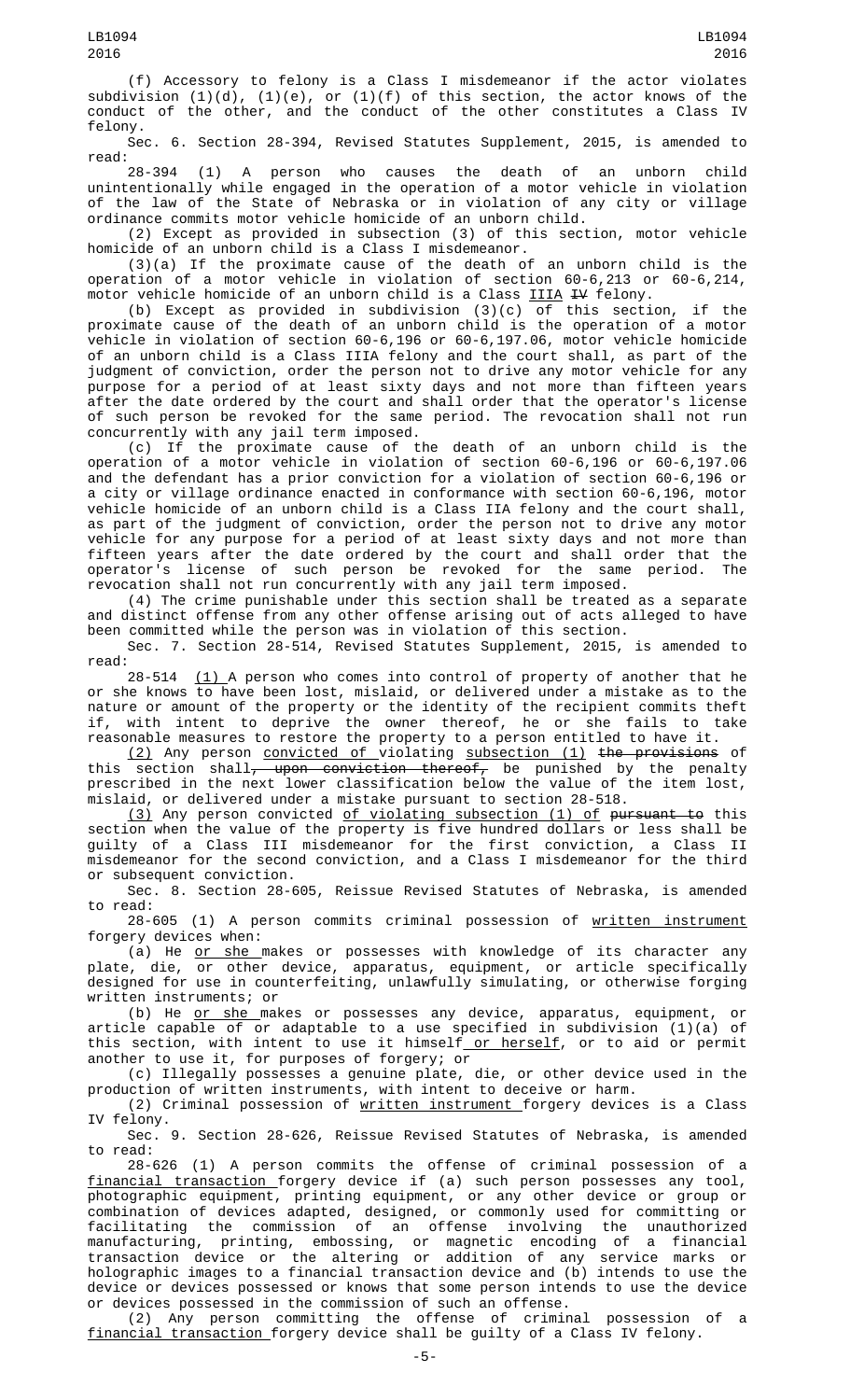Sec. 10. Section 28-1354, Revised Statutes Cumulative Supplement, 2014, is amended to read:

28-1354 For purposes of the Public Protection Act:

(1) Enterprise means any individual, sole proprietorship, partnership, corporation, trust, association, or any legal entity, union, or group of individuals associated in fact although not a legal entity, and shall include illicit as well as licit enterprises as well as other entities;

(2) Pattern of racketeering activity means a cumulative loss for one or more victims or gains for the enterprise of not less than one thousand five hundred dollars resulting from at least two acts of racketeering activity, one of which occurred after August 30, 2009, and the last of which occurred within ten years, excluding any period of imprisonment, after the commission of a prior act of racketeering activity;

(3) Until January 1, 2017, person Person means any individual or entity, as defined in section <u>21-2014</u> <del>21-214</del>, holding or capable of holding a legal, equitable, or beneficial interest in property. Beginning January 1, 2017, person means any individual or entity, as defined in section 21-214, holding or capable of holding a legal, equitable, or beneficial interest in property;

(4) Prosecutor includes the Attorney General of the State of Nebraska, the deputy attorney general, assistant attorneys general, a county attorney, a deputy county attorney, or any person so designated by the Attorney General, a county attorney, or a court of the state to carry out the powers conferred by the act;

(5) Racketeering activity includes the commission of, criminal attempt to commit, conspiracy to commit, aiding and abetting in the commission of, aiding in the consummation of, acting as an accessory to the commission of, or the solicitation, coercion, or intimidation of another to commit or aid in the commission of any of the following:

(a) Offenses against the person which include: Murder in the first degree under section 28-303; murder in the second degree under section 28-304; manslaughter under section 28-305; assault in the first degree under section 28-308; assault in the second degree under section 28-309; assault in the third degree under section 28-310; terroristic threats under section 28-311.01; kidnapping under section 28-313; false imprisonment in the first degree under section 28-314; false imprisonment in the second degree under section 28-315; sexual assault in the first degree under section 28-319; and robbery under section 28-324;

(b) Offenses relating to controlled substances which include: To unlawfully manufacture, distribute, deliver, dispense, or possess with intent to manufacture, distribute, deliver, or dispense a controlled substance under subsection (1) of section 28-416; possession of marijuana weighing more than one pound under subsection (12) of section 28-416; possession of money used or intended to be used to facilitate a violation of subsection (1) of section 28-416 prohibited under subsection (17) of section 28-416; any violation of section 28-418; to unlawfully manufacture, distribute, deliver, or possess with intent to distribute or deliver an imitation controlled substance under section 28-445; possession of anhydrous ammonia with the intent to manufacture methamphetamine under section 28-451; and possession of ephedrine, pseudoephedrine, or phenylpropanolamine with the intent to manufacture methamphetamine under section 28-452;

(c) Offenses against property which include: Arson in the first degree under section 28-502; arson in the second degree under section 28-503; arson in the third degree under section 28-504; burglary under section 28-507; theft by unlawful taking or disposition under section 28-511; theft by shoplifting under section 28-511.01; theft by deception under section 28-512; theft by extortion under section 28-513; theft of services under section 28-515; theft by receiving stolen property under section 28-517; criminal mischief under section 28-519; and unlawfully depriving or obtaining property or services using a computer under section 28-1344;

(d) Offenses involving fraud which include: Burning to defraud an insurer under section 28-505; forgery in the first degree under section 28-602; forgery in the second degree under section 28-603; criminal possession of a forged instrument under section 28-604; criminal possession of <u>written instrument</u> forgery devices under section 28-605; criminal impersonation under section 28-638; identity theft under section 28-639; identity fraud under section 28-640; false statement or book entry under section 28-612; tampering with a publicly exhibited contest under section 28-614; issuing a false financial statement for purposes of obtaining a financial transaction device under section 28-619; unauthorized use of a financial transaction device under section 28-620; criminal possession of a financial transaction device under section 28-621; unlawful circulation of a financial transaction device in the first degree under section 28-622; unlawful circulation of a financial transaction device in the second degree under section 28-623; criminal possession of a blank financial transaction device under section 28-624; criminal sale of a blank financial transaction device under section 28-625; criminal possession of a <u>financial transaction </u>forgery device under section 28-626; unlawful manufacture of a financial transaction device under section 28-627; laundering of sales forms under section 28-628; unlawful acquisition of sales form processing services under section 28-629; unlawful factoring of a financial transaction device under section 28-630; and fraudulent insurance acts under section 28-631;

(e) Offenses involving governmental operations which include: Abuse of public records under section 28-911; perjury or subornation of perjury under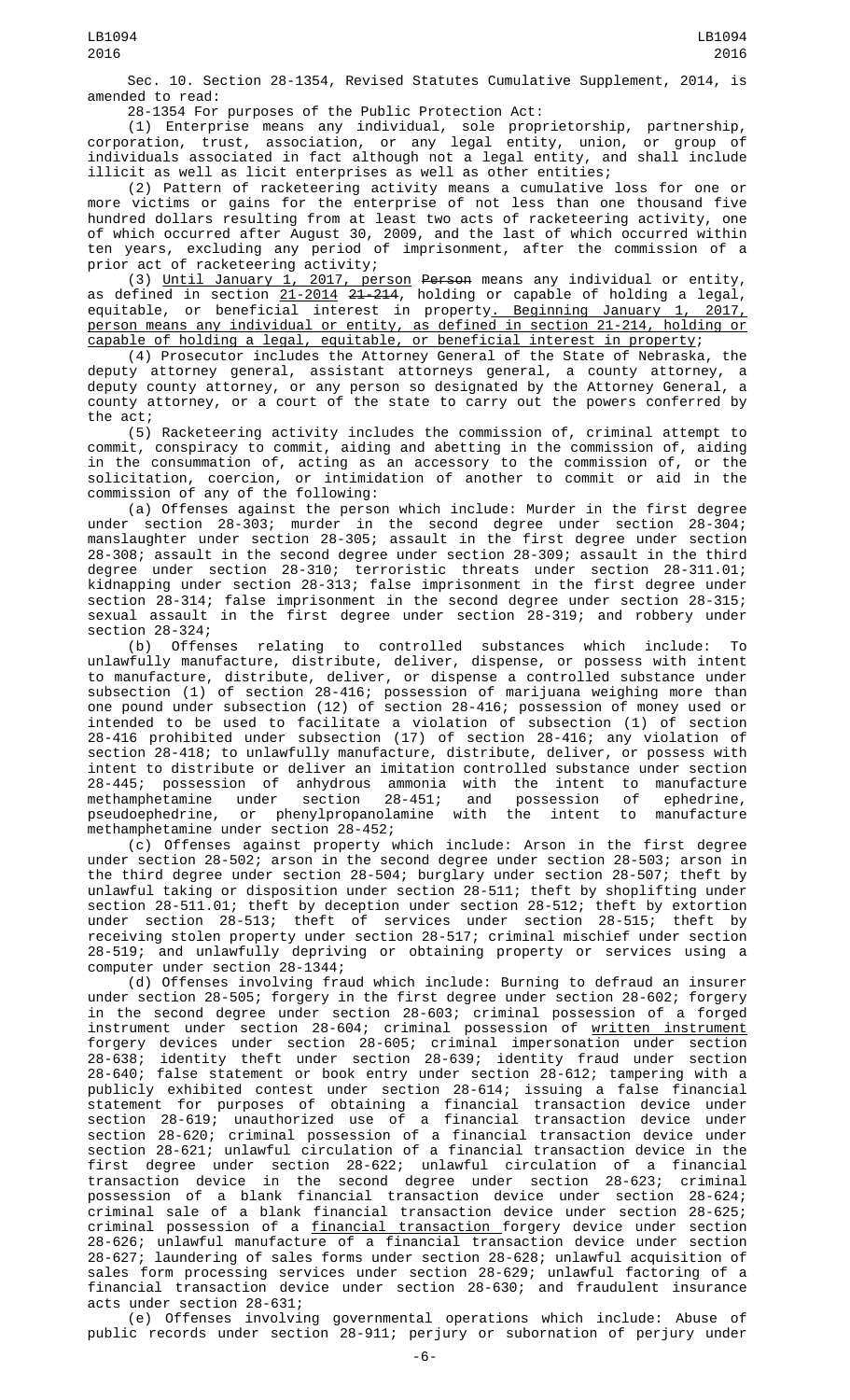section 28-915; bribery under section 28-917; bribery of a witness under section 28-918; tampering with a witness or informant or jury tampering under section 28-919; bribery of a juror under section 28-920; assault on an officer, an emergency responder, a state correctional employee, a Department of Health and Human Services employee, or a health care professional in the first degree under section 28-929; assault on an officer, an emergency responder, a state correctional employee, a Department of Health and Human Services employee, or a health care professional in the second degree under section 28-930; assault on an officer, an emergency responder, a state correctional employee, a Department of Health and Human Services employee, or a health care professional in the third degree under section 28-931; and assault on an officer, an emergency responder, a state correctional employee, a Department of Health and Human Services employee, or a health care professional using a motor vehicle under section 28-931.01;

(f) Offenses involving gambling which include: Promoting gambling in the first degree under section 28-1102; possession of gambling records under section 28-1105; gambling debt collection under section 28-1105.01; and possession of a gambling device under section 28-1107;

(g) Offenses relating to firearms, weapons, and explosives which include: Carrying a concealed weapon under section 28-1202; transportation or possession of machine guns, short rifles, or short shotguns under section 28-1203; unlawful possession of a handgun under section 28-1204; unlawful transfer of a firearm to a juvenile under section 28-1204.01; using a deadly weapon to commit a felony or possession of a deadly weapon during the commission of a felony under section 28-1205; possession of a deadly weapon by a prohibited person under section 28-1206; possession of a defaced firearm under section 28-1207; defacing a firearm under section 28-1208; unlawful discharge of a firearm under section 28-1212.02; possession, receipt, retention, or disposition of a stolen firearm under section 28-1212.03; unlawful possession of explosive materials in the first degree under section 28-1215; unlawful possession of explosive materials in the second degree under section 28-1216; unlawful sale of explosives under section 28-1217; use of explosives without a permit under section 28-1218; obtaining an explosives permit through false representations under section 28-1219; possession of a destructive device under section 28-1220; threatening the use of explosives or placing a false bomb under section 28-1221; using explosives to commit a felony under section 28-1222; using explosives to damage or destroy property under section 28-1223; and using explosives to kill or injure any person under section 28-1224;

(h) Any violation of the Securities Act of Nebraska pursuant to section 8-1117;

(i) Any violation of the Nebraska Revenue Act of 1967 pursuant to section 77-2713;

(j) Offenses relating to public health and morals which include: Prostitution under section 28-801; pandering under section 28-802; keeping a place of prostitution under section 28-804; labor trafficking, sex trafficking, labor trafficking of a minor, or sex trafficking of a minor under section 28-831; a violation of section 28-1005; and any act relating to the visual depiction of sexually explicit conduct prohibited in the Child Pornography Prevention Act; and

(k) A violation of the Computer Crimes Act;

(6) State means the State of Nebraska or any political subdivision or any department, agency, or instrumentality thereof; and

(7) Unlawful debt means a debt of at least one thousand five hundred dollars:

(a) Incurred or contracted in gambling activity which was in violation of federal law or the law of the state or which is unenforceable under state or federal law in whole or in part as to principal or interest because of the laws relating to usury; or

(b) Which was incurred in connection with the business of gambling in violation of federal law or the law of the state or the business of lending money or a thing of value at a rate usurious under state law if the usurious rate is at least twice the enforceable rate.

Sec. 11. Section 29-2204.02, Revised Statutes Supplement, 2015, is amended to read:

29-2204.02 (1) Except when a term of probation is required by law as provided in subsection (2) of this section or except as otherwise provided in subsection (4) of this section, in imposing a sentence upon an offender for a Class III, IIIA, or IV felony, the court shall:

(a) Impose a determinate sentence of imprisonment within the applicable range in section 28-105; and

(b) Impose a sentence of post-release supervision, under the jurisdiction of the Office of Probation Administration, within the applicable range in section 28-105.

(2) If the criminal offense is a Class IV felony, the court shall impose a sentence of probation unless:

(a) The defendant is concurrently or consecutively sentenced to imprisonment for any felony other than another Class IV felony;

(b) The defendant has been deemed a habitual criminal pursuant to section 29-2221; or

(c) There are substantial and compelling reasons why the defendant cannot effectively and safely be supervised in the community, including, but not limited to, the criteria in subsections (2) and (3) of section 29-2260. Unless other reasons are found to be present, that the offender has not previously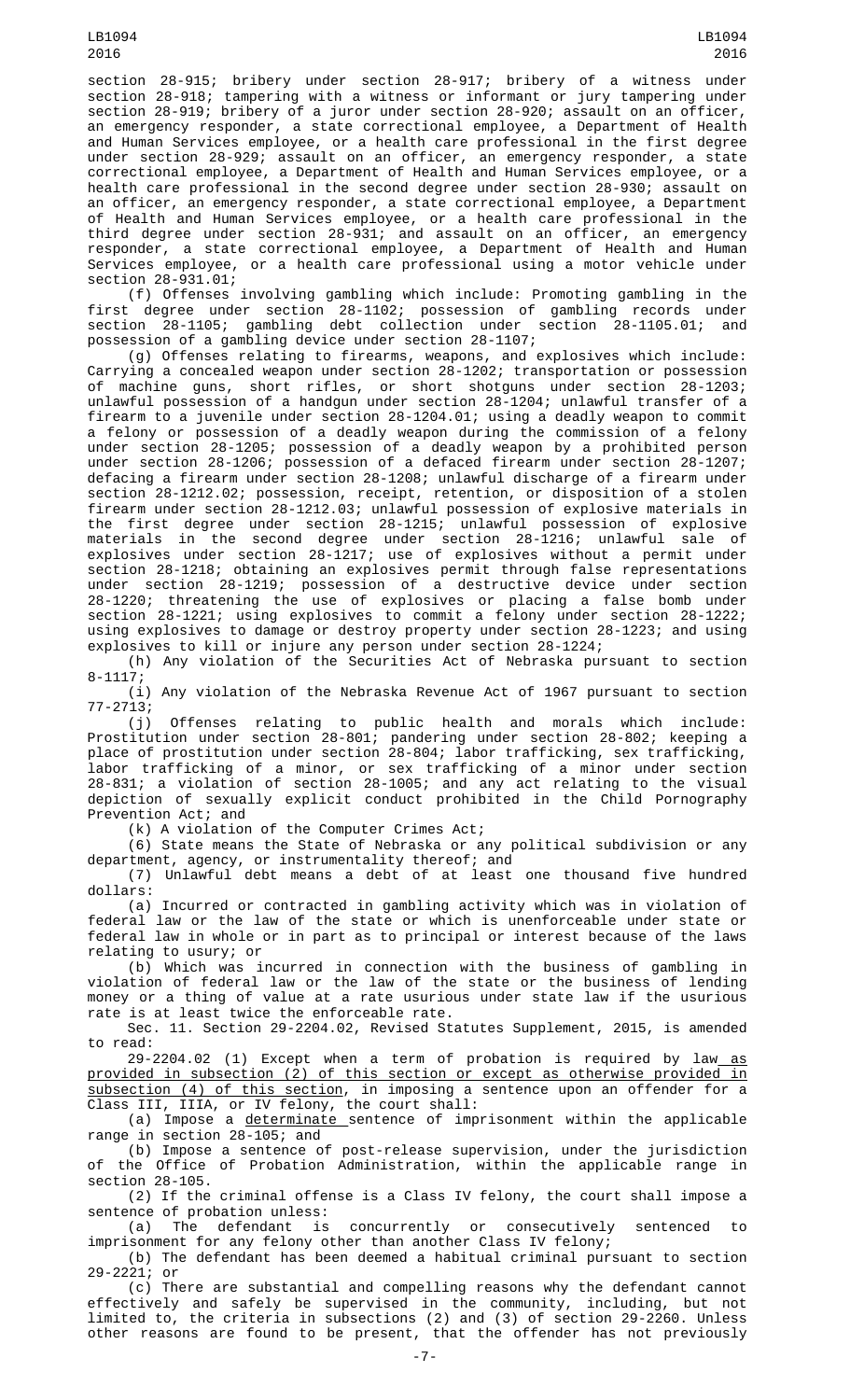succeeded on probation is not, standing alone, a substantial and compelling reason.

(3) If a sentence of probation is not imposed, the court shall state its reasoning on the record, advise the defendant of his or her right to appeal the sentence, and impose a sentence as provided in subsection (1) of this section.

(4) For any sentence of imprisonment for a Class III, IIIA, or IV felony for an offense committed on or after August 30, 2015, imposed consecutively or concurrently with (a) a sentence for a Class III, IIIA, or IV felony for an offense committed prior to August 30, 2015, or (b) a sentence of imprisonment for a Class I, IA, IB, IC, ID, II, or IIA felony, the court shall impose an indeterminate sentence within the applicable range in section 28-105 that does not include a period of post-release supervision, in accordance with the process set forth in section 29-2204.

(5) For any sentence of imprisonment for a misdemeanor imposed consecutively or concurrently with a sentence of imprisonment for a Class III, IIIA, or IV felony for an offense committed on or after August 30, 2015, the court shall impose a determinate sentence within the applicable range in section 28-106 unless the person is also committed to the Department of Correctional Services in accordance with section 29-2204 for (a) a sentence of imprisonment for a Class III, IIIA, or IV felony committed prior to August 30, 2015, or (b) a sentence of imprisonment for a Class I, IA, IB, IC, ID, II, or IIA felony.

 $(6 4)$  If the defendant was under eighteen years of age at the time he or she committed the crime for which he or she was convicted, the court may, in its discretion, instead of imposing the penalty provided for the crime, make such disposition of the defendant as the court deems proper under the Nebraska Juvenile Code.

 $(7)(a)$   $(5)(a)$  When imposing a determinate sentence upon an offender under this section, the court shall:

(i) Advise the offender on the record the time the offender will serve on his or her term of imprisonment before his or her term of post-release supervision assuming that no good time for which the offender will be eligible is lost; and

(ii) Advise the offender on the record the time the offender will serve on his or her term of post-release supervision; and before attaining mandatory release assuming that no good time for which the offender will be eligible is lost.

(iii) When imposing a sentence following revocation of post-release supervision, advise the offender on the record the time the offender will serve on his or her term of imprisonment, including credit for time served, assuming that no good time for which the offender will be eligible is lost.

(b) If a period of post-release supervision is required but not imposed by the sentencing court, the term of post-release supervision shall be the minimum provided by law.

(c) If the court imposes more than one sentence upon an offender or imposes a sentence upon an offender who is at that time serving another sentence, the court shall state whether the sentences are to be concurrent or

consecutive.<br>(d) If the offender has been sentenced to two or more determinate sentences and one or more terms of post-release supervision, the offender shall serve all determinate sentences before being released on post-release supervision.

Sec. 12. Section 29-2252, Revised Statutes Supplement, 2015, is amended to read:

29-2252 The administrator shall:

(1) Supervise and administer the office;

 $(2)$  Establish and maintain policies, standards, and procedures for the system, with the concurrence of the Supreme Court; system, with the concurrence of the Supreme Court;

(3) Prescribe and furnish such forms for records and reports for the system as shall be deemed necessary for uniformity, efficiency, and statistical accuracy;

(4) Establish minimum qualifications for employment as a probation officer in this state and establish and maintain such additional qualifications as he or she deems appropriate for appointment to the system. Qualifications for probation officers shall be established in accordance with subsection (4) of section 29-2253. An ex-offender released from a penal complex or a county jail may be appointed to a position of deputy probation or parole officer. Such exoffender shall maintain a record free of arrests, except for minor traffic violations, for one year immediately preceding his or her appointment;

(5) Establish and maintain advanced periodic inservice training requirements for the system;

(6) Cooperate with all agencies, public or private, which are concerned with treatment or welfare of persons on probation;

(7) Organize and conduct training programs for probation officers. Training shall include the proper use of a risk and needs assessment, riskbased supervision strategies, relationship skills, cognitive behavioral interventions, community-based resources, criminal risk factors, and targeting criminal risk factors to reduce recidivism and the proper use of a matrix of administrative sanctions, custodial sanctions, and rewards developed pursuant to subdivision (18) of this section. All probation officers employed on or after August 30, 2015, shall complete the training requirements set forth in this subdivision;

(8) Collect, develop, and maintain statistical information concerning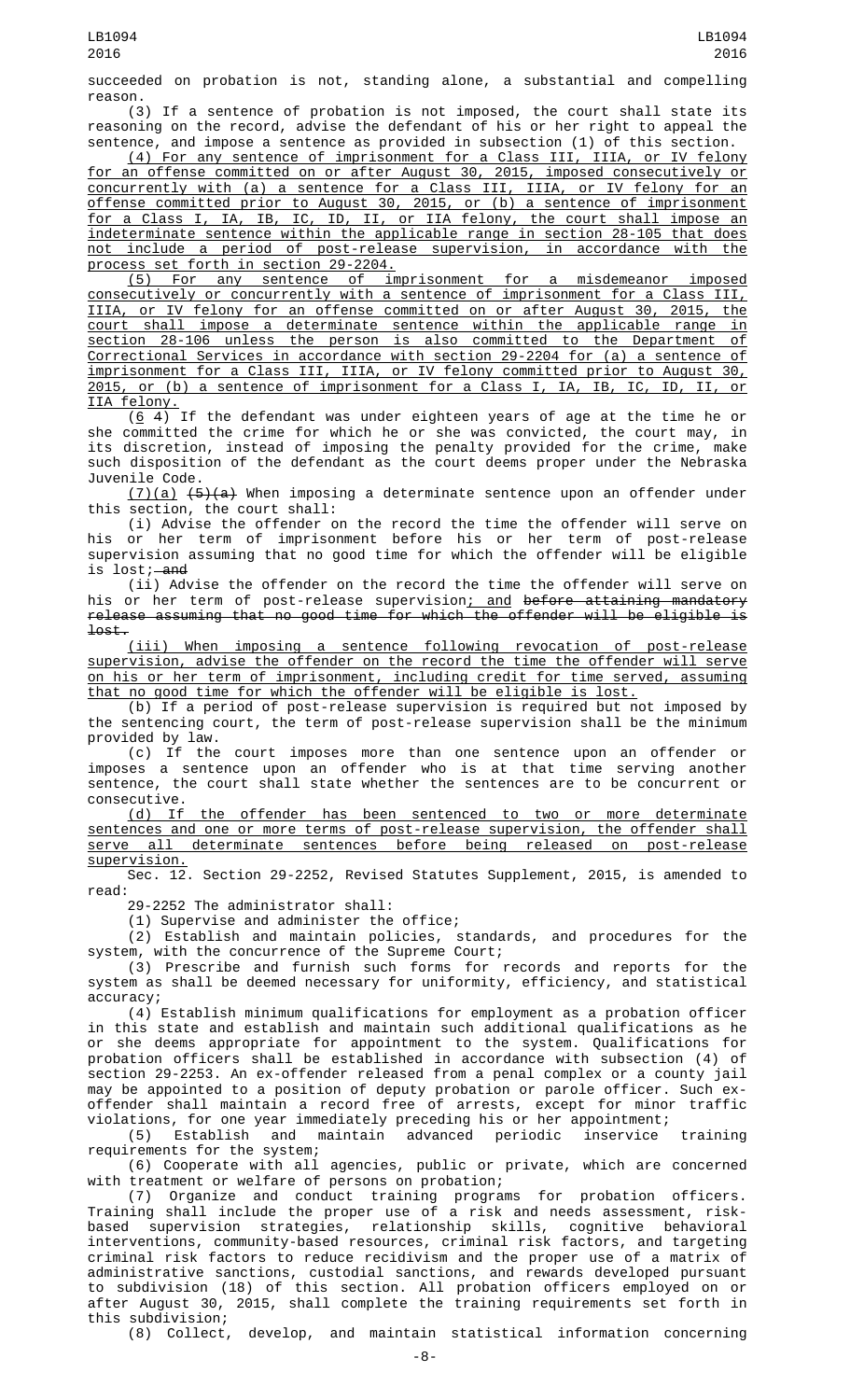probationers, probation practices, and the operation of the system and provide the Community Corrections Division of the Nebraska Commission on Law Enforcement and Criminal Justice with the information needed to compile the report required in section 47-624;

(9) Interpret the probation program to the public with a view toward developing a broad base of public support;

(10) Conduct research for the purpose of evaluating and improving the effectiveness of the system. Subject to the availability of funding, the administrator shall contract with an independent contractor or academic institution for evaluation of existing community corrections facilities and programs operated by the office;

(11) Adopt and promulgate such rules and regulations as may be necessary or proper for the operation of the office or system. The administrator shall adopt and promulgate rules and regulations for transitioning individuals on probation across levels of supervision and discharging them from supervision consistent with evidence-based practices. The rules and regulations shall ensure supervision resources are prioritized for individuals who are high risk to reoffend, require transitioning individuals down levels of supervision intensity based on assessed risk and months of supervision without a reported major violation, and establish incentives for earning discharge from major violation, and establi<br>supervision based on compliance;

(12) Transmit a report during each even-numbered year to the Supreme Court on the operation of the office for the preceding two calendar years which shall include a historical analysis of probation officer workload, including participation in non-probation-based programs and services. The report shall be transmitted by the Supreme Court to the Governor and the Clerk of the Legislature. The report submitted to the Clerk of the Legislature shall be submitted electronically;

(13) Administer the payment by the state of all salaries, travel, and actual and necessary expenses incident to the conduct and maintenance of the office;<br>(14)

(14) Use the funds provided under section 29-2262.07 to augment operational or personnel costs associated with the development, implementation, and evaluation of enhanced probation-based programs and non-probation-based programs and services in which probation personnel or probation resources are utilized pursuant to an interlocal agreement authorized by subdivision (16) of this section and to purchase services to provide such programs aimed at enhancing adult probationer or non-probation-based program participant supervision in the community and treatment needs of probationers and nonprobation-based program participants. Enhanced probation-based programs include, but are not limited to, specialized units of supervision, related equipment purchases and training, and programs that address a probationer's vocational, educational, mental health, behavioral, or substance abuse treatment needs;

(15) Ensure that any risk or needs assessment instrument utilized by the system be periodically validated;

(16) Have the authority to enter into interlocal agreements in which probation resources or probation personnel may be utilized in conjunction with or as part of non-probation-based programs and services. Any such interlocal agreement shall comply with section 29-2255;

(17) Collaborate with the Community Corrections Division of the Nebraska Commission on Law Enforcement and Criminal Justice and the Office of Parole Administration to develop rules governing the participation of parolees in community corrections programs operated by the Office of Probation Administration;

(18) Develop a matrix of rewards for compliance and positive behaviors and graduated administrative sanctions and custodial sanctions for use in responding to and deterring substance abuse violations and technical violations. As applicable under <u>sections 21 and 22 of this act</u> <del>section 29-2266</del>, custodial sanctions of up to thirty days in jail shall be designated as the most severe response to a violation in lieu of revocation and custodial sanctions of up to three days in jail shall be designated as the second most severe response;

(19) Adopt and promulgate rules and regulations for the creation of individualized post-release supervision plans, collaboratively with the Department of Correctional Services and county jails, for probationers sentenced to post-release supervision; and

(20) Exercise all powers and perform all duties necessary and proper to carry out his or her responsibilities.

Each member of the Legislature shall receive an electronic copy of the report required by subdivision (12) of this section by making a request for it to the administrator.

Sec. 13. Section 29-2252.01, Revised Statutes Supplement, 2015, is amended to read:

29-2252.01 On January 15 and July 15 December 31 and June 30 of each fiscal year, the administrator shall provide a report to the budget division of the Department of Administrative Services, the Legislative Fiscal Analyst, and the Supreme Court which shall include, but not be limited to:

(1) The total number of felony cases supervised by the office in the previous six months for both regular and intensive supervision probation;

(2) The total number of misdemeanor cases supervised by the office in the previous six months for both regular and intensive supervision probation; (3) The felony caseload per officer for both regular and intensive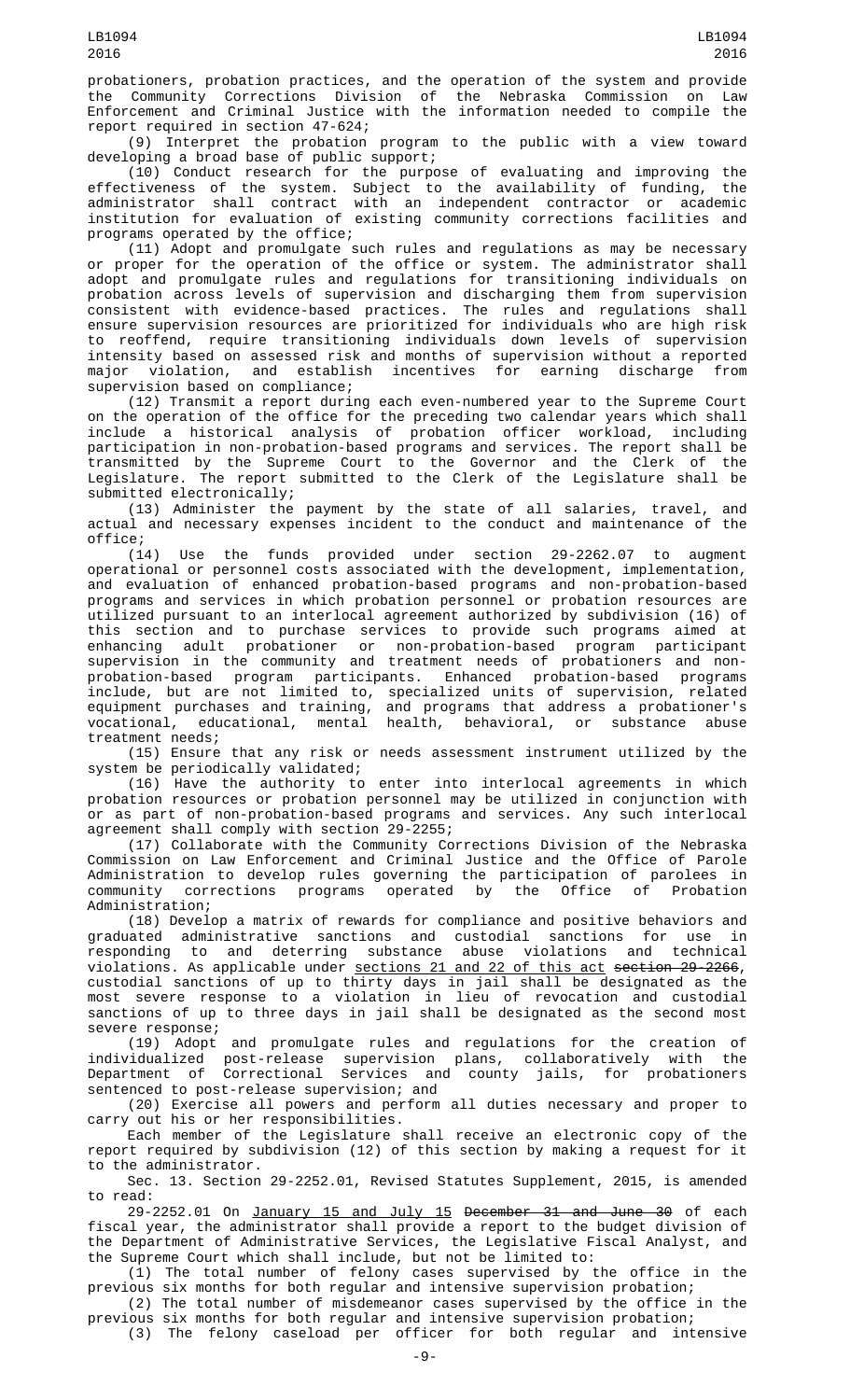supervision probation on the last day of the reporting period;

(4) The misdemeanor caseload per officer for both regular and intensive supervision probation on the last day of the reporting period;

(5) The total number of juvenile cases supervised by the office in the previous six months for both regular and intensive supervision probation;

(6) The total number of predisposition investigations completed by the office in the previous six months;

(7) The total number of presentence investigations completed by the office in the previous six months;

(8) The total number of juvenile intake screening interviews conducted and detentions authorized by the office in the previous six months, using the detention screening instrument described in section 43-260.01; and

(9) The total number of probationers with restitution judgments, the number of restitution payments made to clerks of the court, the average amount of payments, and the total amount of restitution collected.

The report submitted to the Legislative Fiscal Analyst shall be submitted electronically.

Sec. 14. Section 29-2256, Reissue Revised Statutes of Nebraska, is amended to read:

29-2256 Nothing in <u>the Nebraska Probation Administration Act</u> <del>sections</del> 29-2246 to 29-2268 shall be construed to prohibit any court or probation office from utilizing volunteers from the community for probation supervision. The  $\tau$ Provided, the volunteer program shall be is supervised by a full-time probation officer who meets the minimum qualifications established by the office.

Sec. 15. Section 29-2258, Revised Statutes Cumulative Supplement, 2014, is amended to read:

29-2258 A district probation officer shall:

(1) Conduct juvenile intake interviews and investigations in accordance with sections 43-253 and 43-260.01 and, beginning October 1, 2013, supervise delivery of preadjudication juvenile services under subdivision (6) of section 43-254;

(2) Make presentence and other investigations, as may be required by law or directed by a court in which he or she is serving;

(3) Supervise probationers in accordance with the rules and regulations of the office and the directions of the sentencing court;

(4) Advise the sentencing court, in accordance with the Nebraska Probation Administration Act and such rules and regulations of the office, of violations of the conditions of probation by individual probationers;

(5) Advise the sentencing court, in accordance with the rules and regulations of the office and the direction of the court, when the situation of a probationer may require a modification of the conditions of probation or when a probationer's adjustment is such as to warrant termination of probation;

(6) Provide each probationer with a statement of the period and conditions of his or her probation;

(7) Whenever necessary, exercise the power of arrest <u>as provided in</u> sections 20 and 21 of this act or exercise the power of temporary custody as provided in section 29-2266 or 43-286.01;

(8) Establish procedures for the direction and guidance of deputy probation officers under his or her jurisdiction and advise such officers in regard to the most effective performance of their duties;

(9) Supervise and evaluate deputy probation officers under his or her jurisdiction;

(10) Delegate such duties and responsibilities to a deputy probation officer as he or she deems appropriate;

(11) Make such reports as required by the administrator, the judges of the probation district in which he or she serves, or the Supreme Court;

(12) Keep accurate and complete accounts of all money or property collected or received from probationers and give receipts therefor;

(13) Cooperate fully with and render all reasonable assistance to other probation officers;

(14) In counties with a population of less than twenty-five thousand people, participate in pretrial diversion programs established pursuant to sections 29-3601 to 29-3604 and juvenile pretrial diversion programs established pursuant to sections 43-260.02 to 43-260.07 as requested by judges of the probation district in which he or she serves or as requested by a county attorney and approved by the judges of the probation district in which he or she serves, except that participation in such programs shall not require appointment of additional personnel and shall be consistent with the probation officer's current caseload;

(15) Participate, at the direction of the probation administrator pursuant to an interlocal agreement which meets the requirements of section 29-2255, in non-probation-based programs and services;

(16) Perform such other duties not inconsistent with the Nebraska Probation Administration Act or the rules and regulations of the office as a court may from time to time direct; and

(17) Exercise all powers and perform all duties necessary and proper to carry out his or her responsibilities.

Sec. 16. Section 29-2260, Revised Statutes Supplement, 2015, is amended to read:

29-2260 (1) Whenever a person is adjudicated to be as described in subdivision (1), (2), (3)(b), or (4) of section 43-247, his or her disposition shall be governed by the Nebraska Juvenile Code.

(2) Whenever a court considers sentence for an offender convicted of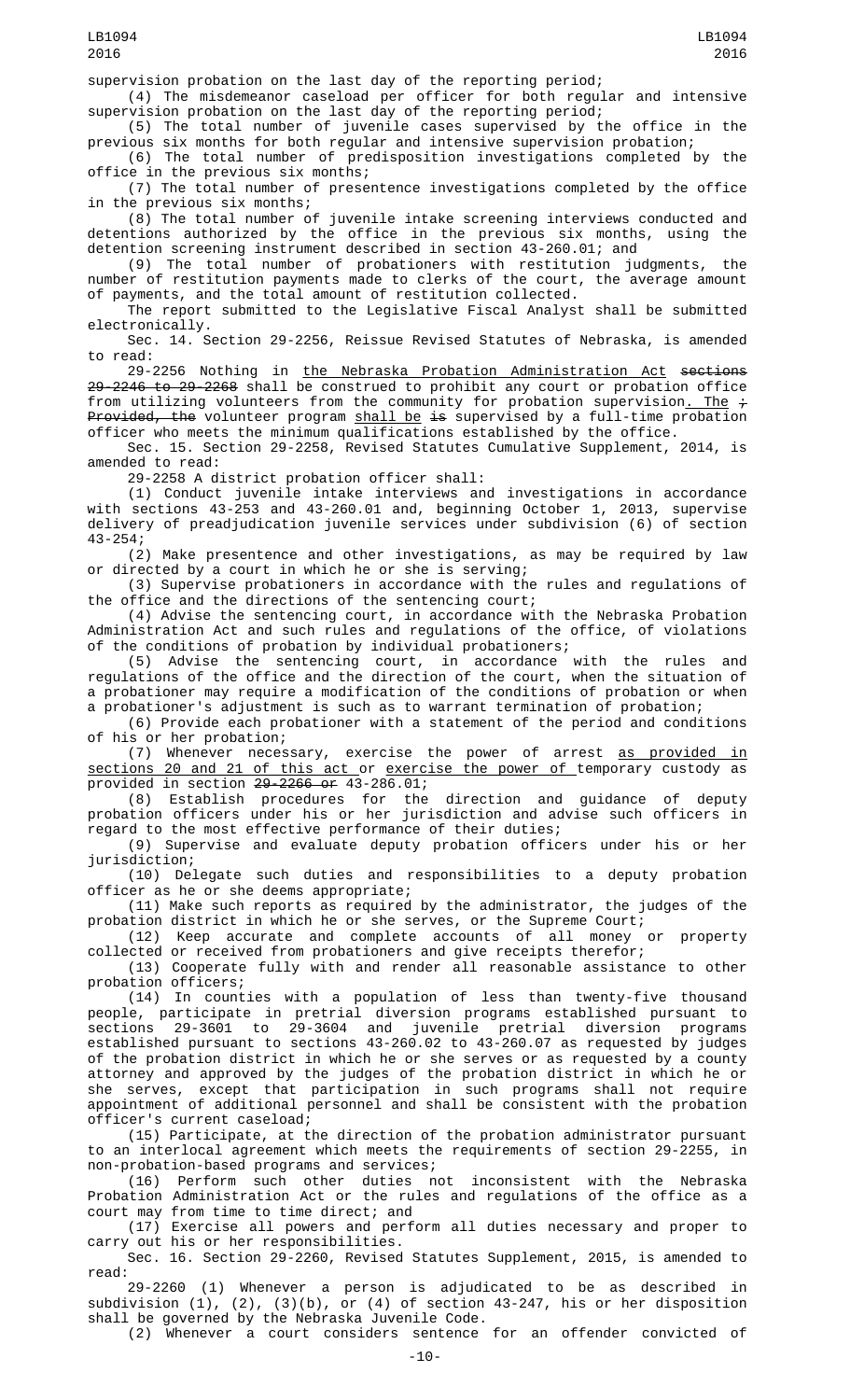either a misdemeanor or a felony for which mandatory or mandatory minimum imprisonment is not specifically required, the court may withhold sentence of imprisonment unless, having regard to the nature and circumstances of the crime and the history, character, and condition of the offender, the court finds that imprisonment of the offender is necessary for protection of the public because:

(a) The risk is substantial that during the period of probation the offender will engage in additional criminal conduct;

(b) The offender is in need of correctional treatment that can be provided most effectively by commitment to a correctional facility; or

(c) A lesser sentence will depreciate the seriousness of the offender's crime or promote disrespect for law.

(3) The following grounds, while not controlling the discretion of the court, shall be accorded weight in favor of withholding sentence of imprisonment:

(a) The crime neither caused nor threatened serious harm;

(b) The offender did not contemplate that his or her crime would cause or threaten serious harm;

(c) The offender acted under strong provocation;

(d) Substantial grounds were present tending to excuse or justify the crime, though failing to establish a defense;

(e) The victim of the crime induced or facilitated commission of the crime;

(f) The offender has compensated or will compensate the victim of his or her crime for the damage or injury the victim sustained;

(g) The offender has no history of prior delinquency or criminal activity and has led a law-abiding life for a substantial period of time before the commission of the crime;

(h) The crime was the result of circumstances unlikely to recur;

(i) The character and attitudes of the offender indicate that he or she is unlikely to commit another crime;<br>(j) The offender is likely

to respond affirmatively to probationary treatment; and

(k) Imprisonment of the offender would entail excessive hardship to his or her dependents.

(4) When an offender who has been convicted of a crime is not sentenced to imprisonment, the court may sentence him or her to probation.

(5) For all sentences of imprisonment for Class III, IIIA, or IV felonies, other than those imposed consecutively or concurrently with a sentence to imprisonment for a Class I, IA, IB, IC, ID, II, or IIA felony, the court shall impose a determinate sentence within the applicable range in section 28-105, including a period of post-release supervision.

Sec. 17. Section 29-2262, Revised Statutes Supplement, 2015, is amended to read:

29-2262 (1) When a court sentences an offender to probation, it shall attach such reasonable conditions as it deems necessary or likely to insure that the offender will lead a law-abiding life. No offender shall be sentenced to probation if he or she is deemed to be a habitual criminal pursuant to section 29-2221.

(2) The court may, as a condition of a sentence of probation, require the offender:

(a) To refrain from unlawful conduct;

(b) <u>To</u> F<del>or misdemeanors, to</del> be confined periodically in the county jail or to return to custody after specified hours but not to exceed the lesser of ninety days or the maximum jail term provided by law for the offense;

(c) To meet his or her family responsibilities;

(d) To devote himself or herself to a specific employment or occupation;

(e) To undergo medical or psychiatric treatment and to enter and remain in a specified institution for such purpose;

(f) To pursue a prescribed secular course of study or vocational training; (g) To attend or reside in a facility established for the instruction, recreation, or residence of persons on probation;

(h) To refrain from frequenting unlawful or disreputable places or consorting with disreputable persons;

(i) To possess no firearm or other dangerous weapon if convicted of a felony, or if convicted of any other offense, to possess no firearm or other dangerous weapon unless granted written permission by the court;

(j) To remain within the jurisdiction of the court and to notify the court or the probation officer of any change in his or her address or his or her employment and to agree to waive extradition if found in another jurisdiction;

(k) To report as directed to the court or a probation officer and to permit the officer to visit his or her home;

(l) To pay a fine in one or more payments as ordered;

(m) To pay for tests to determine the presence of drugs or alcohol, psychological evaluations, offender assessment screens, and rehabilitative services required in the identification, evaluation, and treatment of offenders if such offender has the financial ability to pay for such services;

(n) To perform community service as outlined in sections 29-2277 to 29-2279 under the direction of his or her probation officer;

(o) To be monitored by an electronic surveillance device or system and to pay the cost of such device or system if the offender has the financial ability;

(p) To participate in a community correctional facility or program as provided in the Community Corrections Act;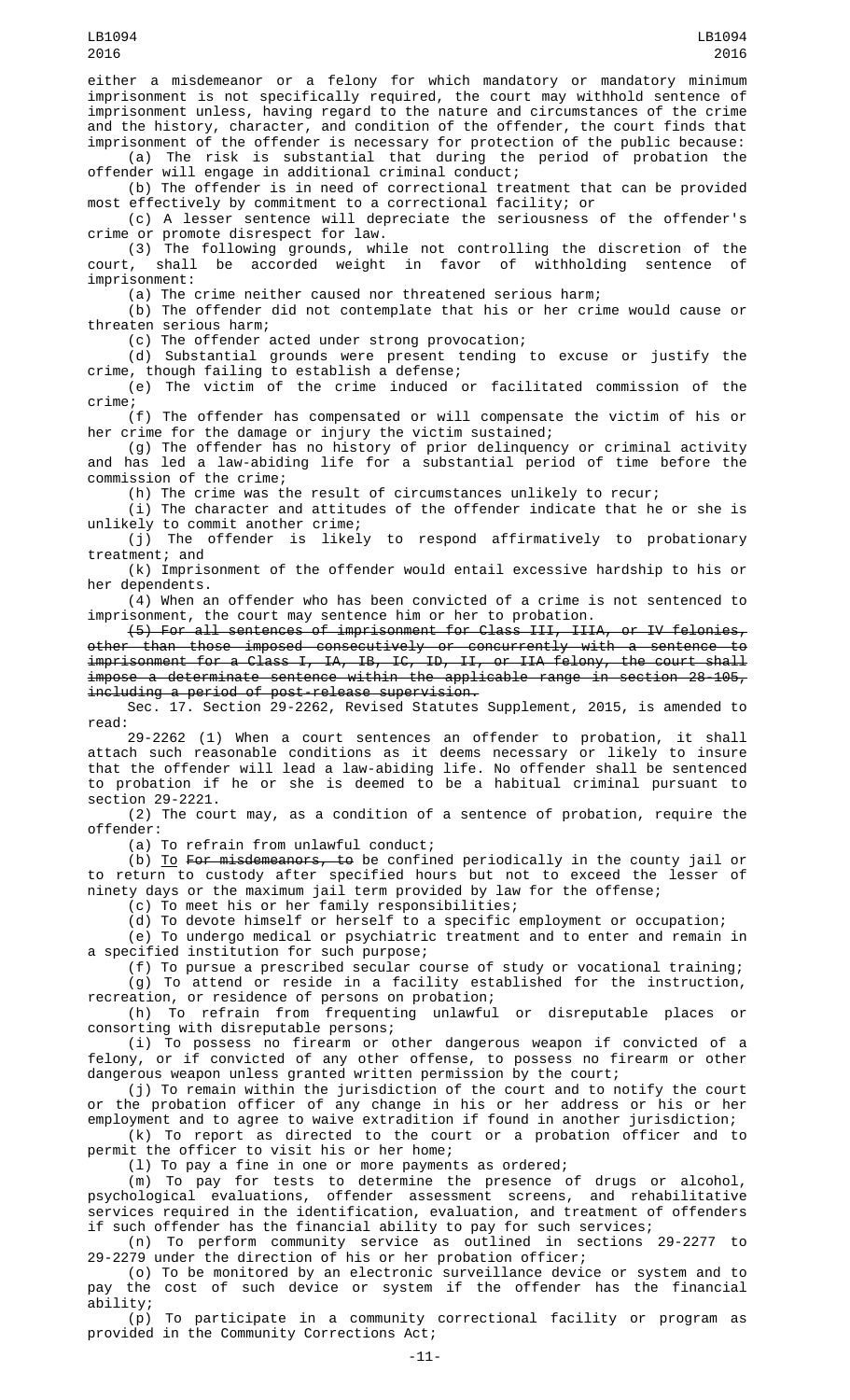(q) To successfully complete an incarceration work camp program as determined by the Department of Correctional Services;<br>(r) To satisfy any other conditions rease

satisfy any other conditions reasonably related to the rehabilitation of the offender;

(s) To make restitution as described in sections 29-2280 and 29-2281; or (t) To pay for all costs imposed by the court, including court costs and the fees imposed pursuant to section 29-2262.06.

(3) When jail time is imposed as a condition of probation under subdivision (2)(b) of this section, the court shall advise the offender on the record the time the offender will serve in jail assuming no good time for which the offender will be eligible under section 47-502 is lost and assuming none of the jail time imposed as a condition of probation is waived by the court.

(4) Jail time may only be imposed as a condition of probation under subdivision (2)(b) of this section if:<br>(a) The court would otherwise

sentence the defendant to a term of imprisonment instead of probation; and

(b) The court makes a finding on the record that, while probation is appropriate, periodic confinement in the county jail as a condition of probation is necessary because a sentence of probation without a period of confinement would depreciate the seriousness of the offender's crime or promote disrespect for law.

 $(5, 3)$  In all cases in which the offender is guilty of violating section 28-416, a condition of probation shall be mandatory treatment and counseling as provided by such section.

(6 4) In all cases in which the offender is guilty of a crime covered by the DNA Identification Information Act, a condition of probation shall be the collecting of a DNA sample pursuant to the act and the paying of all costs associated with the collection of the DNA sample prior to release from probation.

Sec. 18. Section 29-2263, Revised Statutes Supplement, 2015, is amended to read:

29-2263 (1) Except as provided in subsection (2) of this section, when a court has sentenced an offender to probation, the court shall specify the term of such probation which shall be not more than five years upon conviction of a felony or second offense misdemeanor and two years upon conviction of a first offense misdemeanor. The court, on application of a probation officer or of the probationer or on its own motion, may discharge a probationer at any time.

(2) When a court has sentenced an offender to post-release supervision, the court shall specify the term of such post-release supervision as provided in section 28-105. The court, on application of a probation officer or of the probationer or on its own motion, may discharge a probationer at any time.

(3) During the term of probation, the court on application of a probation officer or of the probationer, or its own motion, may modify or eliminate any of the conditions imposed on the probationer or add further conditions authorized by section 29-2262. This subsection does not preclude a probation officer from imposing administrative sanctions with the probationer's full knowledge and consent as authorized by <u>sections 20 and 21 of this act</u> subsection (2) or (9) of section 29-2266.

(4) Upon completion of the term of probation, or the earlier discharge of the probationer, the probationer shall be relieved of any obligations imposed by the order of the court and shall have satisfied the sentence for his or her crime.

(5) Whenever a probationer disappears or leaves the jurisdiction of the court without permission, the time during which he or she keeps his or her whereabouts hidden or remains away from the jurisdiction of the court shall be added to the original term of probation.

Sec. 19. Section 29-2266, Revised Statutes Supplement, 2015, is amended to read:

 $29-2266$   $(1)$  For purposes of <u>sections 20 to 22 of this act</u> this section:

(1) Absconding supervision means a probationer has purposely avoided supervision for a period of at least two weeks and reasonable efforts by probation officers and staff to locate the probationer in person have proven unsuccessful;

(2 a) Administrative sanction means an additional probation requirement requirements imposed upon a probationer by his or her probation officer, with the full knowledge and consent of the probationer, designed to hold the probationer accountable for violations of conditions of probation, including<u>,</u> but not limited to:

 $(a \pm)$  Counseling or reprimand by his or her probation officer;

 $(\overline{b} \pm i)$  Increased supervision contact requirements;

 $(c \pm i\pm i)$  Increased substance abuse testing;

 $(d \pm v)$  Referral for substance abuse or mental health evaluation or other specialized assessment, counseling, or treatment;

(e  $\varphi$ ) Imposition of a designated curfew for a period not to exceed thirty days;

 $(f \leftrightarrow i)$  Community service for a specified number of hours pursuant to sections 29-2277 to 29-2279;

(g  $v\pm i$ ) Travel restrictions to stay within his or her county of residence or employment unless otherwise permitted by the supervising probation officer; and

 $(\underline{h}$   $\overline{v}$   $\overline{u}$  Restructuring court-imposed financial obligations to mitigate their effect on the probationer;

(3) Custodial sanction means an additional probation requirement imposed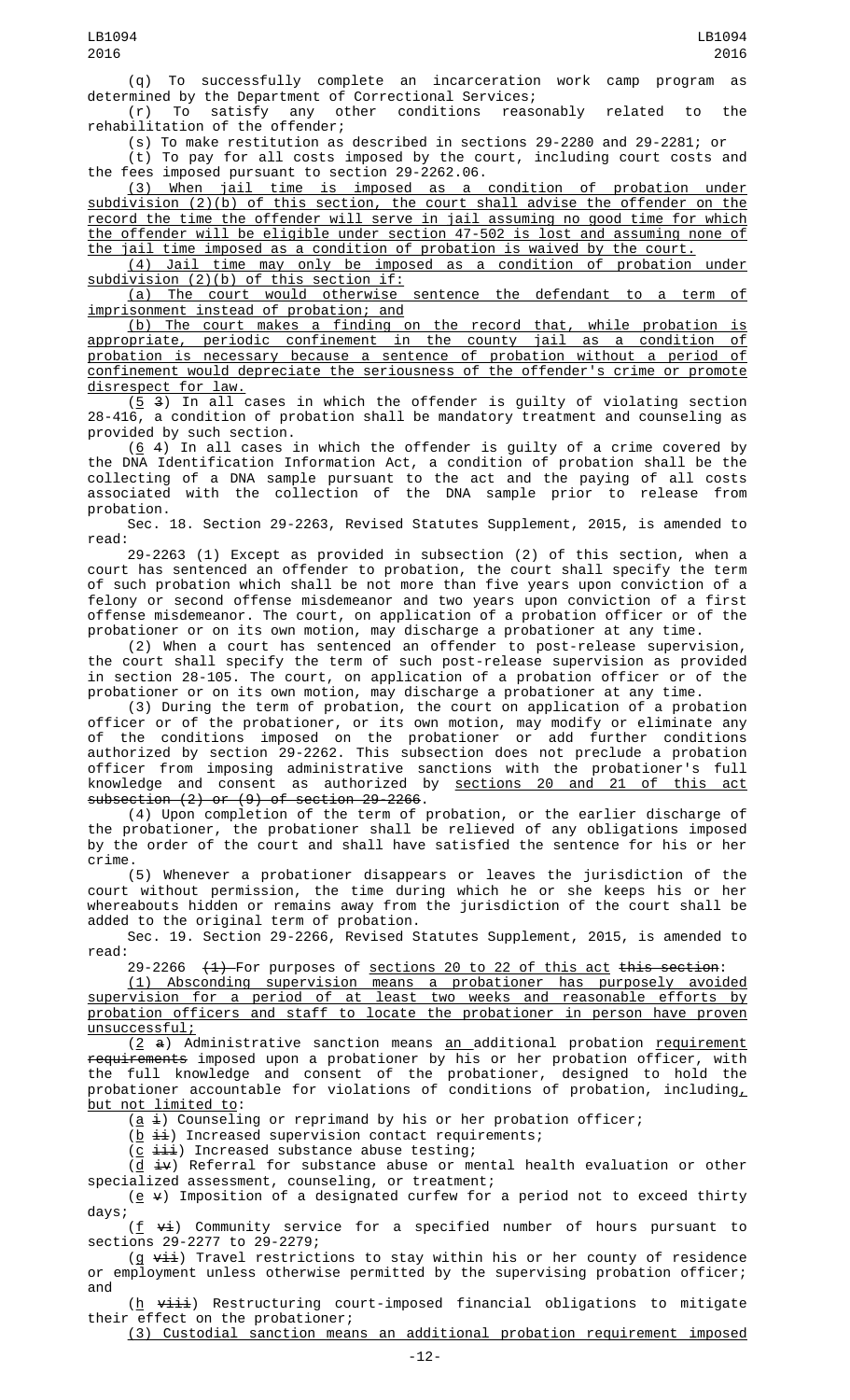upon a probationer designed to hold the probationer accountable for a violation of a condition of probation. A custodial sanction may include up to thirty days in jail as the most severe response and may include up to three days in jail as the second most severe response;

(4)(a) (b) Noncriminal violation means a probationer's activities or behaviors which create the opportunity for re-offending or diminish the effectiveness of probation supervision resulting in a violation of an original condition of probation, including:

(i) Moving traffic violations;

(ii) Failure to report to his or her probation officer;

(iii) Leaving the jurisdiction of the court or leaving the state without the permission of the court or his or her probation officer;

(iv) Failure to work regularly or attend training or school;

(v) Failure to notify his or her probation officer of change of address or<br>employment; employment;

(vi) Frequenting places where controlled substances are illegally sold, used, distributed, or administered;

(vii) Failure to perform community service as directed; and

(viii) Failure to pay fines, court costs, restitution, or any fees imposed pursuant to section 29-2262.06 as directed; and

(b) Noncriminal violation does not include absconding supervision; and

 $(5 \epsilon)$  Substance abuse violation means a probationer's activities or behaviors associated with the use of chemical substances or related treatment services resulting in a violation of an original condition of probation, including:

 $(\underline{a} i)$  Positive breath test for the consumption of alcohol if the offender is required to refrain from alcohol consumption;

 $(\underline{b} \pm i)$  Positive urinalysis for the illegal use of drugs;

(<u>c</u>  $\pm\pm\pm$ ) Failure to report for alcohol testing or drug testing; and

(<u>d</u>  $\pm$ **v**) Failure to appear for or complete substance abuse or mental health treatment evaluations or inpatient or outpatient treatment.

(2) Whenever a probation officer has reasonable cause to believe that a probationer sentenced for a misdemeanor has committed or is about to commit a substance abuse violation or noncriminal violation while on probation, but that the probationer will not attempt to leave the jurisdiction and will not place lives or property in danger, the probation officer shall either:

(a) Impose one or more administrative sanctions with the approval of his or her chief probation officer or such chief's designee. The decision to impose administrative sanctions in lieu of formal revocation proceedings rests with the probation officer and his or her chief probation officer or such chief's designee and shall be based upon the probationer's risk level, the severity of the violation, and the probationer's response to the violation. If administrative sanctions are to be imposed, the probationer shall acknowledge in writing the nature of the violation and agree upon the administrative sanction. The probationer has the right to decline to acknowledge the violation; and if he or she declines to acknowledge the violation, the probation officer shall take action pursuant to subdivision (2)(b) of this section. A copy of the report shall be submitted to the county attorney of the county where probation was imposed; or

(b) Submit a written report to the sentencing court, with a copy to the county attorney of the county where probation was imposed, outlining the nature of the probation violation and request that formal revocation proceedings be instituted against the probationer.

(3) Whenever a probation officer has reasonable cause to believe that a probationer sentenced for a misdemeanor has violated or is about to violate a condition of probation other than a substance abuse violation or noncriminal violation and that the probationer will not attempt to leave the jurisdiction and will not place lives or property in danger, the probation officer shall submit a written report to the sentencing court, with a copy to the county attorney of the county where probation was imposed, outlining the nature of the probation violation.

(4) Whenever a probation officer has a reasonable cause to believe that a probationer sentenced for a misdemeanor has violated or is about to violate a condition of his or her probation and that the probationer will attempt to leave the jurisdiction or will place lives or property in danger, the probation officer shall arrest the probationer without a warrant and may call on any peace officer for assistance. Whenever a probationer is arrested, with or without a warrant, he or she shall be detained in a jail or other detention facility.

(5) Immediately after arrest and detention pursuant to subsection (4) of this section, the probation officer shall notify the county attorney of the county where probation was imposed and submit a written report of the reason for such arrest and of any violation of probation. After prompt consideration of such written report, the county attorney shall:

(a) Order the probationer's release from confinement; or

(b) File with the sentencing court a motion or information to revoke the probation.

(6) Whenever a county attorney receives a report from a probation officer that a probationer sentenced for a misdemeanor has violated a condition of probation, the county attorney may file a motion or information to revoke probation.

(7) Whenever a probation officer has reasonable cause to believe that a probationer sentenced for a felony has committed or is about to commit a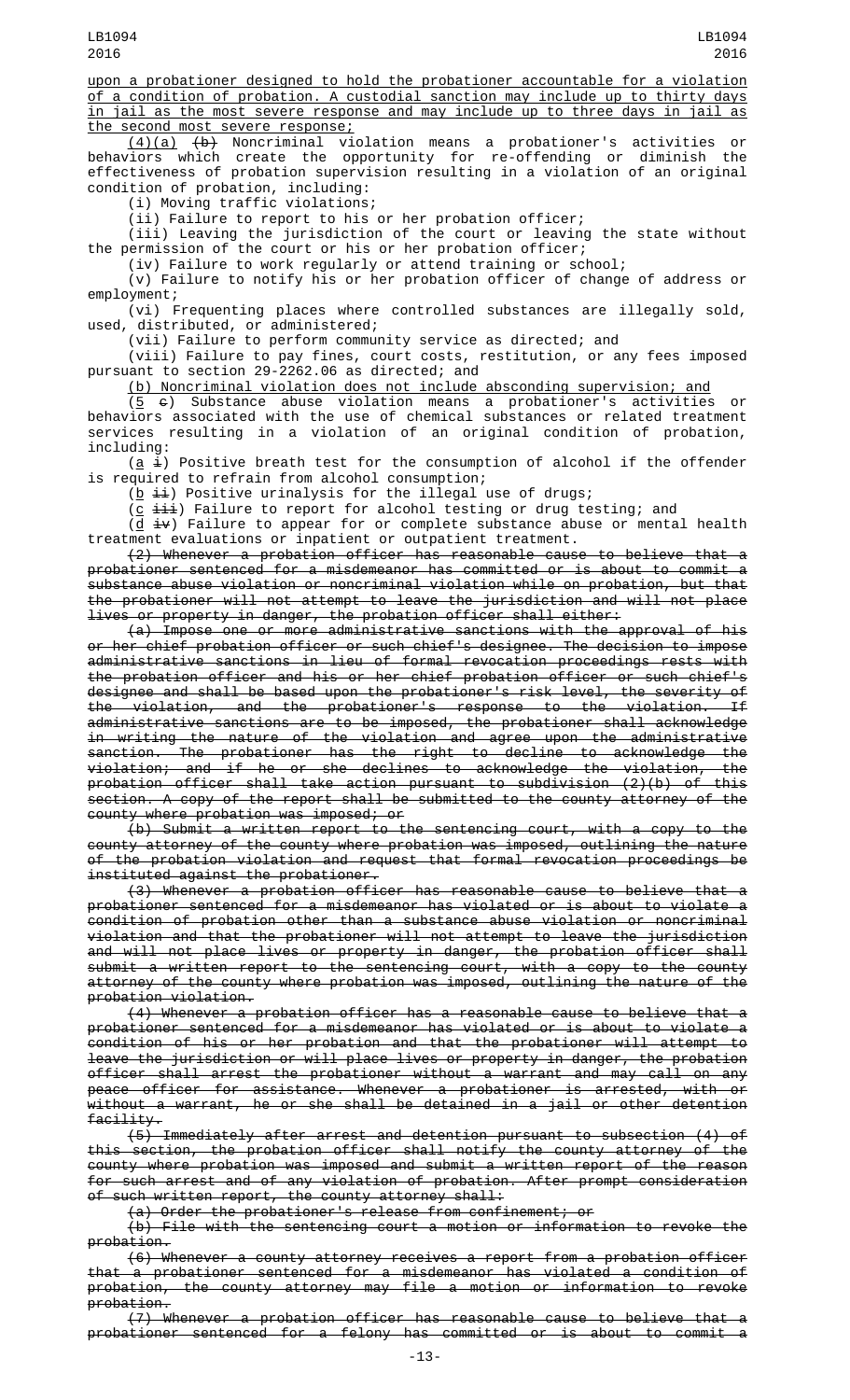violation while on probation, the probation officer shall consider:

(a) Whether the probation officer is required to arrest the probationer pursuant to subsection (10) of this section;

(b) The probationer's risk level, the severity of the violation, and the probationer's response to the violation; and

(c) Whether to impose administrative sanctions or seek custodial sanctions or revocation pursuant to subsection (8) of this section.

(8) The following sanctions may be imposed or sought by the probation officer, with approval from his or her chief probation officer or such chief's designee, for felony probationers:

(a) One or more administrative sanctions;

(b) A custodial sanction of up to three days in jail or up to thirty days in jail, to be imposed by the court. Custodial sanctions may be combined with one or more administrative sanctions; or

(c) Formal revocation proceedings, however formal revocations may only be instituted against the probationer for a substance abuse or noncriminal violation if the probationer has served ninety days of cumulative custodial sanctions during the current probation term.

(9) If administrative sanctions are to be imposed by the probation officer pursuant to subsection (8) of this section, the probationer must acknowledge in writing the nature of the violation and agree upon the sanction. Prior to acknowledging the violation and agreeing upon the sanction, the probationer must be presented with a violation report and advised of the right to a hearing before the court on the alleged violation. The probationer has the right to decline to acknowledge the violation and request a court hearing. If the probationer declines to acknowledge the violation, the probation officer shall submit a written report to the sentencing court, with a copy to the county attorney of the county where probation was imposed, describing the alleged violation or violations and requesting that administrative sanctions or a custodial sanction of up to thirty days in jail be imposed.

(10) Whenever a probation officer has reasonable cause to believe that a probationer sentenced for a felony has violated or is about to violate a condition of his or her probation and that the probationer will attempt to leave the jurisdiction or will place lives or property in danger, the probation officer shall arrest the probationer without a warrant and may call on any peace officer for assistance. Whenever a probationer is arrested, with or without a warrant, he or she shall be detained in a jail or other detention facility. The probation officer shall notify the county attorney of the county where probation was imposed and submit a written report of the reason for such arrest and of any violation of probation. After prompt consideration of such written report, the county attorney shall:

(a) Order the probationer's release from confinement; or

(b) File with the sentencing court a motion or information to impose administrative or custodial sanctions, or both, or revoke the probation.

(11) The administrator shall adopt and promulgate rules and regulations at the direction of the Supreme Court to ensure prompt court review of requests for the imposition of custodial sanctions.

(12) The administrator shall adopt and promulgate rules and regulations to carry out this section.

Sec. 20. (1) Whenever a probation officer has reasonable cause to believe that a probationer sentenced for a misdemeanor has committed or is about to commit a violation of a condition of probation, the probation officer shall either:

(a) Impose one or more administrative sanctions with the approval of his or her chief probation officer or such chief's designee. The decision to impose an administrative sanction in lieu of formal revocation proceedings rests with the probation officer and his or her chief probation officer or such chief's designee and shall be based upon the probationer's risk level, the severity of the violation, and the probationer's response to the violation. If an administrative sanction is to be imposed, the probationer shall acknowledge in writing the nature of the violation and agree upon the administrative sanction. The probationer has the right to decline to acknowledge the violation; and if he or she declines to acknowledge the violation, the probation officer shall take action pursuant to subdivision (1)(b) of this section. The probation officer shall submit a written report to the county attorney of the county where probation was imposed, outlining the nature of the probation violation and the sanction imposed; or

(b) Submit a written report to the sentencing court, with a copy to the county attorney of the county where probation was imposed, outlining the nature of the probation violation and request that formal revocation proceedings be initiated against the probationer in accordance with sections 29-2267 and 29-2268.

(2) Whenever a probation officer has reasonable cause to believe that a probationer sentenced for a misdemeanor has violated or is about to violate a condition of his or her probation and that the probationer will attempt to leave the jurisdiction or will place lives or property in danger, the probation officer shall arrest the probationer without a warrant and may call on any peace officer for assistance. Whenever a probationer is arrested, with or without a warrant, he or she shall be detained in a jail or other detention <u>facility.</u>

(3) Immediately after arrest and detention pursuant to subsection (2) of this section, the probation officer shall notify the county attorney of the county where probation was imposed and submit a written report of the reason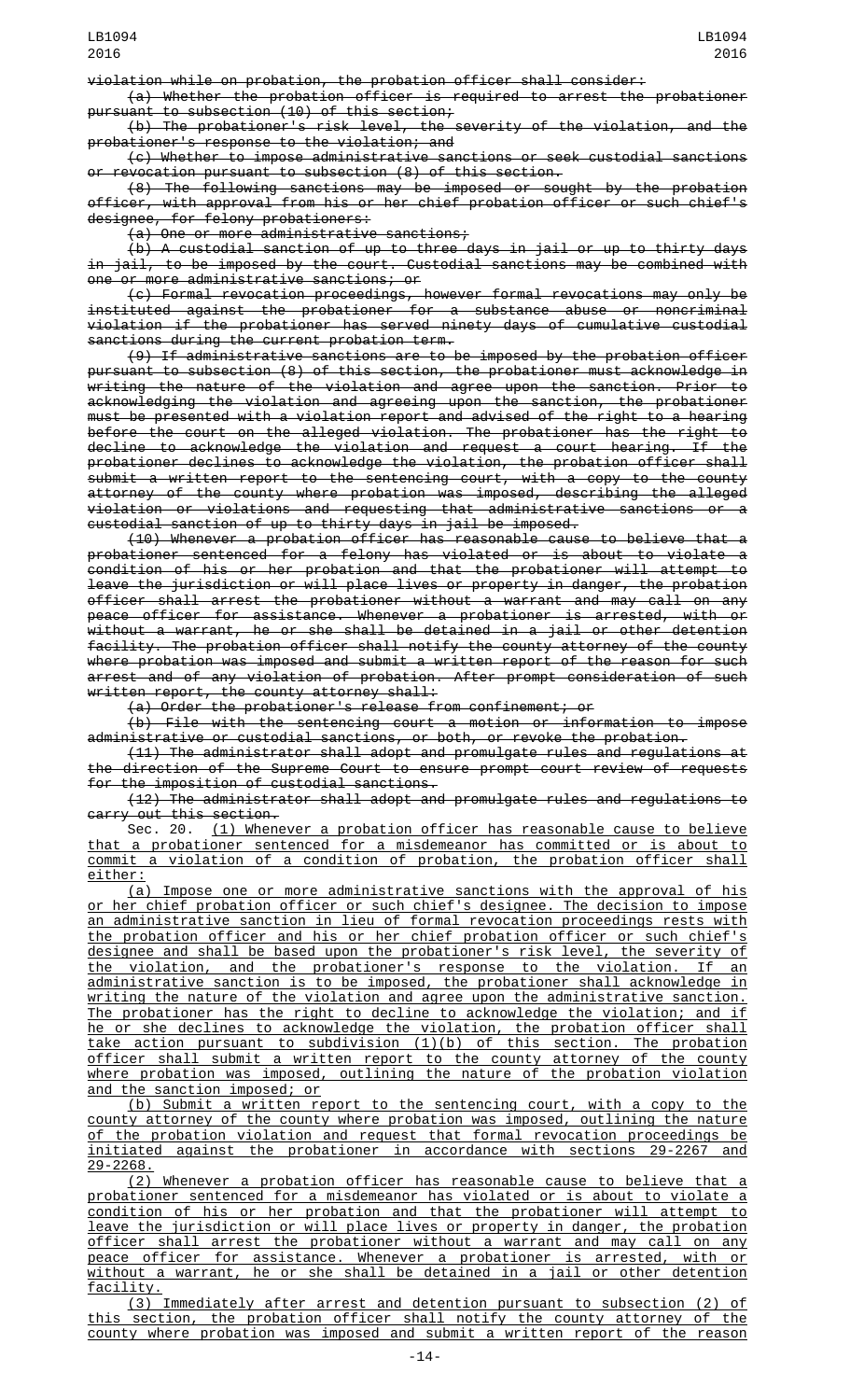for such arrest and of any violation of probation. After prompt consideration of such written report, the county attorney shall:

(a) Notify the probation officer and the jail or detention facility, in writing, that he or she does not intend to file a motion to revoke probation, and authorize the release of the probationer from confinement; or

(b) File with the sentencing court a motion or information to revoke probation in accordance with sections 29-2267 and 29-2268.

(4) Whenever a county attorney receives a report from a probation officer that a probationer sentenced for a misdemeanor has violated a condition of probation, the county attorney may file a motion or information to revoke probation in accordance with sections 29-2267 and 29-2268.

(5) The administrator shall adopt and promulgate rules and regulations to carry out this section.

Sec. 21. (1) Whenever a probation officer has reasonable cause to believe that a probationer sentenced for a felony has committed or is about to commit a violation while on probation, the probation officer shall consider:

(a) Whether the probation officer is required to arrest the probationer pursuant to subsection (2) of this section;

(b) The probationer's risk level, the severity of the violation, and the probationer's response to the violation;

(c) Whether to impose administrative sanctions or seek custodial sanctions; or

(d) Whether to seek revocation of probation.

(2) Whenever a probation officer has reasonable cause to believe that a probationer sentenced for a felony has violated or is about to violate a condition of his or her probation and that the probationer will attempt to leave the jurisdiction or will place lives or property in danger, the probation officer shall arrest the probationer without a warrant and may call on any peace officer for assistance. Whenever a probationer is arrested, with or without a warrant, he or she shall be detained in a jail or other detention facility.

(3) Whenever a probation officer has reasonable cause to believe that a probationer sentenced for a felony has committed or is about to commit a violation of a condition of probation, the probation officer shall:

(a) Impose one or more administrative sanctions with the approval of his or her chief probation officer or such chief's designee. The decision to impose an administrative sanction rests with the probation officer and his or her chief probation officer or such chief's designee and shall be based upon the probationer's risk level, the severity of the violation, and the probationer's response to the violation. If an administrative sanction is to be imposed, the probationer shall acknowledge in writing the nature of the violation and agree upon the administrative sanction. The probationer has the right to decline to acknowledge the violation; and if he or she declines to acknowledge the violation, the probation officer shall take action pursuant to subdivision (3) (b) or (c) of this section. The probation officer shall submit a written report to the county attorney of the county where probation was imposed, outlining the nature of the probation violation and the sanction imposed;

(b) Seek the imposition of a custodial sanction with the approval of his or her chief probation officer or such chief's designee. The decision to impose custodial sanction rests with the court and shall be based upon the probationer's risk level, the severity of the violation, and the probationer's response to the violation. If a custodial sanction is to be imposed, the probationer shall acknowledge in writing the nature of the violation and agree upon the custodial sanction. The probationer has the right to decline to acknowledge the violation; and if he or she declines to acknowledge the violation, the probation officer shall take action in accordance with section 22 of this act. If the probationer acknowledges the violation and agrees upon the custodial sanction, the probation officer shall take action in accordance with subsection (1) of section 22 of this act and shall submit a written report to the county attorney of the county where probation was imposed, outlining the nature of the probation violation and the sanction to be imposed; or

(c) Submit a written report to the sentencing court, with a copy to the county attorney of the county where probation was imposed, outlining the nature of the probation violation and request that formal revocation proceedings be initiated against the probationer in accordance with sections 29-2267 and 29-2268.

(4) Immediately after arrest and detention pursuant to subsection (2) of this section, the probation officer shall notify the county attorney of the county where probation was imposed and submit a written report of the reason for such arrest and of any violation of probation. After prompt consideration of such written report, the county attorney shall:

(a) Notify the probation officer and the jail or detention facility, in writing, that he or she does not intend to file a motion to revoke probation, and authorize the release of the probationer from confinement; or

(b) File with the sentencing court a motion or information to revoke probation in accordance with sections 29-2267 and 29-2268.

(5) Whenever a county attorney receives a report from a probation officer that a probationer sentenced for a felony has violated a condition of probation, the county attorney may file a motion or information to revoke probation in accordance with sections 29-2267 and 29-2268.

(6) The administrator shall adopt and promulgate rules and regulations to carry out this section, including, but not limited to, rules and regulations to ensure prompt court review of requests for the imposition of custodial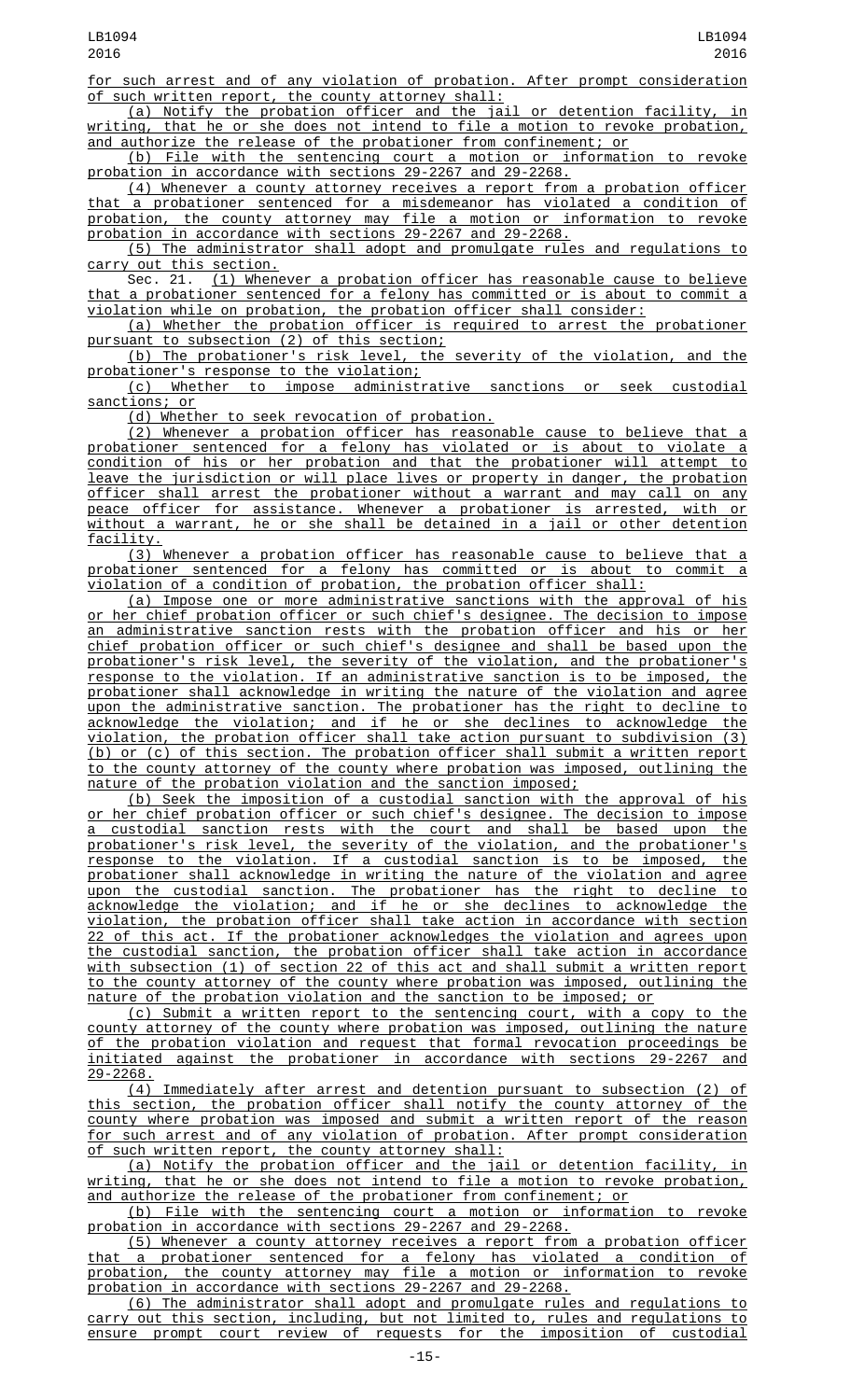sanctions.<br>Sec. 22. Sec. 22. <u>(1) Whenever a probation officer seeks to impose a custodial</u> sanction and the probationer acknowledges the violation, agrees to the custodial sanction, and waives the hearing, the probation officer shall submit a written report to the sentencing court outlining the nature of the violation and the sanction to be imposed. Upon receiving the probation officer's report, the court shall issue a commitment order accordingly.

(2) Whenever a probation officer seeks to impose a custodial sanction and the probationer declines to acknowledge the violation, the probation officer shall submit a written report to the sentencing court outlining the nature of the violation and the sanction to be imposed. The probationer is entitled to a prompt consideration of such charge by the sentencing court. Except as provided in subsection (1) of this section, the court shall not impose a custodial sanction on a probationer unless the violation of probation is established at a hearing by a preponderance of the evidence.

(3) Prior to the custodial sanction hearing, the probation officer shall provide the probationer written notice of the grounds on which the request to impose a custodial sanction is based. The probationer has the right to hear and controvert the evidence against him or her, to offer evidence in his or her defense, and to be represented by counsel. The right to hear and controvert the evidence does not include a right to confront witnesses. The right to offer evidence includes, but is not limited to, the right to submit affidavits and reports for consideration by the court and the right to testify and call witnesses.

(4) The county attorney of the county where probation was imposed may appear at and participate in a custodial sanction hearing to offer evidence, call witnesses, and cross examine witnesses. The court shall receive the affidavit and report of the probation officer as evidence and may receive additional affidavits and reports related to the requested sanction or sanctions.

(5) After a custodial sanction hearing, if the court determines that a custodial sanction should be imposed, the court shall issue a commitment order accordingly. The decision to impose a custodial sanction shall be based upon the probationer's risk level, the severity of the violation, and the probationer's response to the violation, and shall be made in accordance with the procedure in this section, relevant court rules, and the matrix of rewards and graduated sanctions developed by the administrator. A custodial sanction may be combined with one or more administrative sanctions.

Sec. 23. Section 29-2267, Reissue Revised Statutes of Nebraska, is amended to read:

29-2267 <u>(1) </u>Whenever a motion or information to revoke probation is filed, the probationer shall be entitled to a prompt consideration of such charge by the sentencing court. The court shall not revoke probation or increase the <u>probation </u>requirements imposed <del>thereby</del> on the probationer, except after a hearing upon proper notice where the violation of probation is established by clear and convincing evidence.

 $(2)$  The probationer shall have the right to receive, prior to the hearing, a copy of the information or written notice of the grounds on which the information is based. The probationer shall have the right to hear and controvert the evidence against him<u> or her</u>, to offer evidence in his <u>or her</u>  $defense<sub>L</sub>$  and to be represented by counsel.

(3) For a probationer convicted of a felony, revocation proceedings may only be instituted in response to a substance abuse or noncriminal violation if the probationer has served ninety days of cumulative custodial sanctions during the current probation term.

Sec. 24. Section 29-2268, Revised Statutes Supplement, 2015, is amended to read:

29-2268 (1) If the court finds that the probationer, other than a probationer serving a term of post-release supervision, did violate a condition of his or her probation, it may revoke the probation and impose on the offender such new sentence as might have been imposed originally for the crime of which he or she was convicted.

(2) If the court finds that a probationer serving a term of post-release supervision did violate a condition of his or her post-release supervision, it may revoke the post-release supervision and impose on the offender a term of imprisonment up to the remaining period of post-release supervision. The term shall be served in an institution under the jurisdiction of the Department of Correctional Services or in county jail subject to subsection (2) of section 28-105.

(3) If the court finds that the probationer did violate a condition of his or her probation, but is of the opinion that revocation is not appropriate, the court may order that:

(a) The probationer receive a reprimand and warning;

(b) Probation supervision and reporting be intensified;

(c) The probationer be required to conform to one or more additional conditions of probation which may be imposed in accordance with the <u>Nebraska</u> Probation Administration Act provisions of sections 29-2246 to 29-2268; and

(d) A custodial sanction be imposed on a probationer convicted of a felony, subject to the provisions of section 22 of this act; and

 $(e \theta)$  The probationer's term of probation be extended, subject to the provisions of section 29-2263.

Sec. 25. Section 29-2269, Revised Statutes Cumulative Supplement, 2014, is amended to read: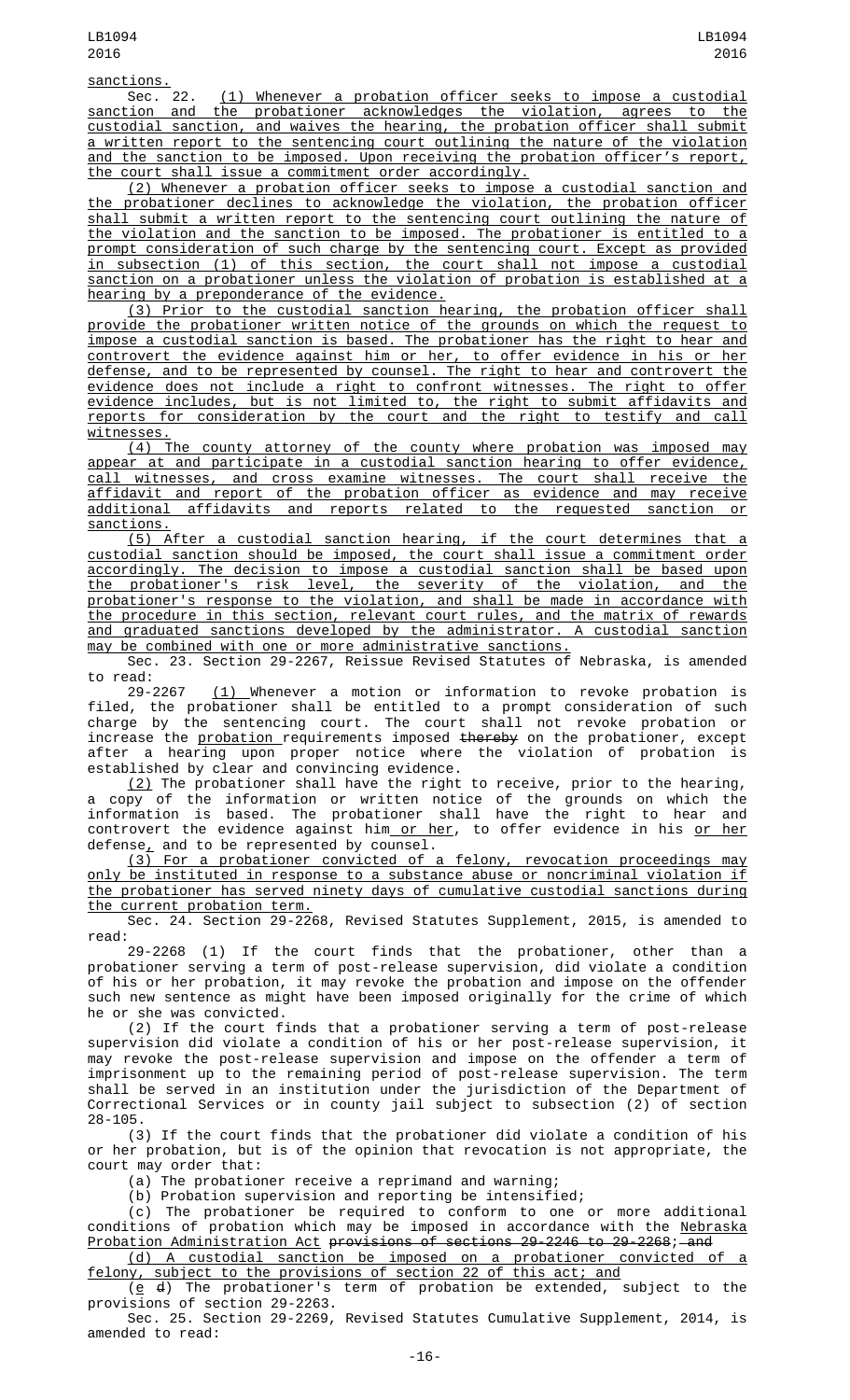29-2269 Sections 29-2246 to 29-2269 and sections 20 to 22 of this act shall be known and may be cited as the Nebraska Probation Administration Act. Sec. 26. Section 47-401, Reissue Revised Statutes of Nebraska, is amended to read:

47-401 (1) Any person sentenced to <u>or confined in </u>a city or county jail upon conviction for a misdemeanor, a felony, contempt, or nonpayment of any fine or forfeiture <u>or as the result of a custodial sanction imposed in response</u> to a parole or probation violation may be granted the privilege of leaving the jail during necessary and reasonable hours for any of the following purposes:

(a) Seeking employment;

(b) Working at his or her employment;

(c) Conducting such person's own business or other self-employed occupation, including housekeeping and attending to the needs of such person's family;

(d) Attending any high school, college, university, or other educational or vocational training program or institution;

(e) Serious illness or death of a member of such person's immediate family;

 $(f)$  Medical treatment; - or

(g) Outpatient or inpatient treatment for alcohol or substance abuse<u>; or</u>  $\overline{z}$ (h) Engaging in other rehabilitative activities, including, but not limited to, attending a program or service provided at a reporting center.

(2) Any person sentenced to or confined in a city or county jail upon conviction for a misdemeanor or nonpayment of any fine or forfeiture <u>or as the</u> result of a custodial sanction imposed in response to a parole or probation violation may be granted the privilege of serving the sentence or a part of the sentence at a house of correction, community residential center, work release center, halfway house, or other place of confinement properly designated as a jail facility in accordance with this section and sections 15-259, 47-117, 47-207, and 47-409.

(3) Any person sentenced to or confined in a city or county jail upon conviction for a misdemeanor, a felony, contempt, or nonpayment of any fine or forfeiture or as the result of a custodial sanction imposed in response to a parole or probation violation may be granted the privilege of serving all or part of the sentence under house arrest. For purposes of this subsection, house arrest means restricting an offender to a specific residence except for authorized periods of absence for employment or for medical, educational, or other reasons approved by the court. House arrest may be monitored by electronic surveillance devices or systems.

Sec. 27. Section 47-502, Reissue Revised Statutes of Nebraska, is amended to read:

 $47-502$  Any person sentenced to <u>or confined in a</u> city or county jail<sub> $\sim$ </sub> including any person serving a custodial sanction imposed in response to a parole or probation violation, shall, after the fifteenth day of his or her confinement, have his or her remaining term reduced one day for each day of his or her sentence or sanction during which he or she has not committed any breach of discipline or other violation of jail regulations.

Sec. 28. Section 47-901, Revised Statutes Supplement, 2015, is amended to read:

47-901 Sections 47-901 to 47-918 <u>and section 31 of this act </u>shall be known and may be cited as the Office of Inspector General of the Nebraska Correctional System Act.

Sec. 29. Section 47-903, Revised Statutes Supplement, 2015, is amended to read:

47-903 For purposes of the Office of Inspector General of the Nebraska Correctional System Act, the following definitions apply:

(1) Administrator means a person charged with administration of a program, an office, or a division of the department or administration of a private agency;

(2) Department means the Department of Correctional Services;

(3) Director means the Director of Correctional Services;

(4) Inspector General means the Inspector General of the Nebraska Correctional System appointed under section 47-904;

(5) Malfeasance means a wrongful act that the actor has no legal right to do or any wrongful conduct that affects, performance of an official duty;

(6) Management means supervision of subordinate employees;

(7) Misfeasance means the improper performance of some act that a person may lawfully do;

(8) Obstruction means hindering an investigation, preventing an investigation from progressing, stopping or delaying the progress of an investigation, or making the progress of an investigation difficult or slow;

(9) Office means the office of Inspector General of the Nebraska Correctional System and includes the Inspector General and other employees of the office;

(10) Office of Parole Administration means the office created pursuant to section 83-1,100;

(11) (10) Private agency means an entity that contracts with the department or contracts to provide services to another entity that contracts with the department; and

(12) (11) Record means any recording in written, audio, electronic transmission, or computer storage form, including, but not limited to, a draft, memorandum, note, report, computer printout, notation, or message, and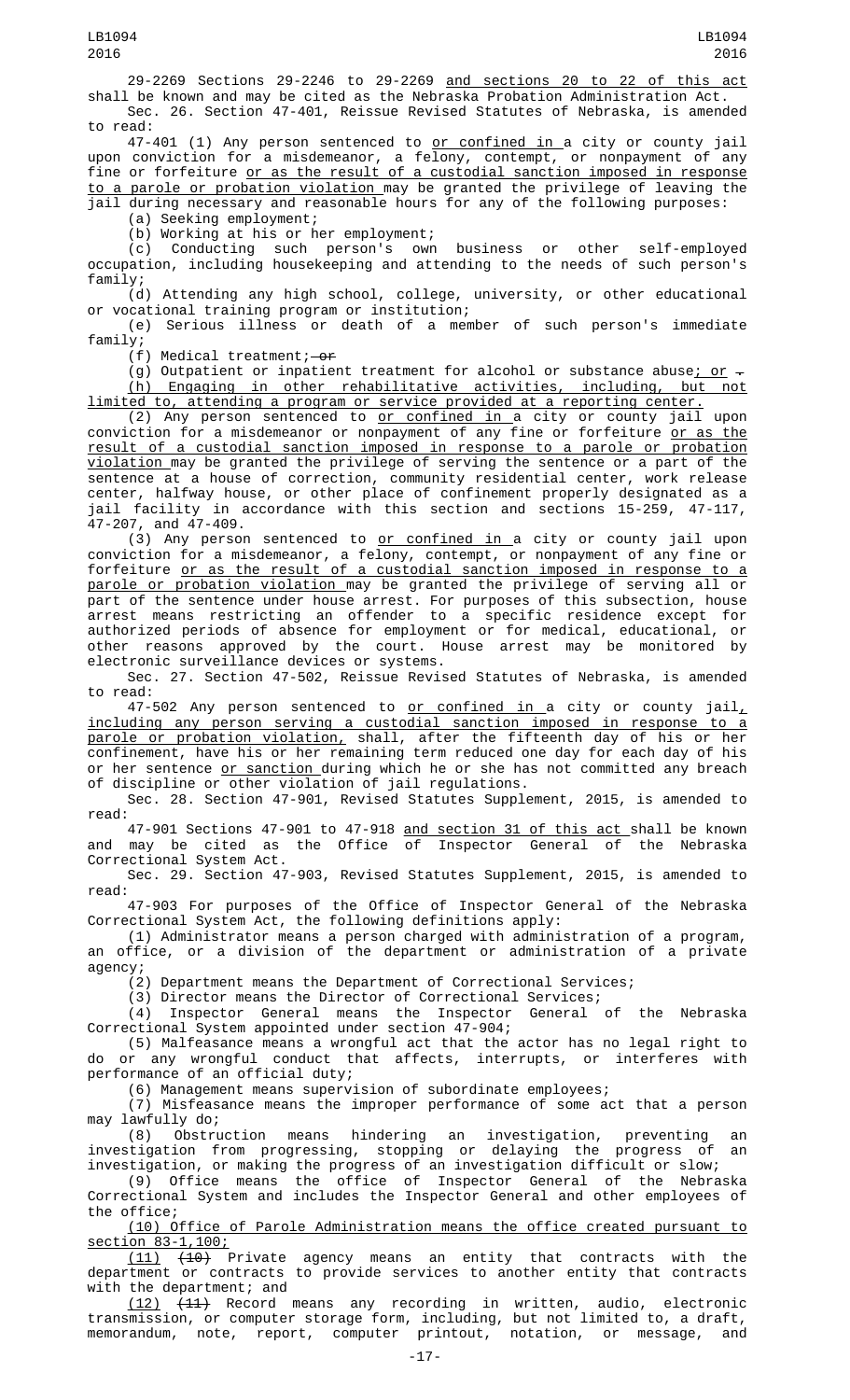includes, but is not limited to, medical records, mental health records, case files, clinical records, financial records, and administrative records. Sec. 30. Section 47-908, Revised Statutes Supplement, 2015, is amended to

read:

47-908 All employees of the department<u>, all employees of the Office of</u> Parole Administration, and all owners, operators, managers, supervisors, and employees of private agencies shall cooperate with the office. Cooperation includes, but is not limited to, the following:

(1) Provision of full access to and production of records and information. Providing access to and producing records and information for the office is not a violation of confidentiality provisions under any statute, rule, or regulation if done in good faith for purposes of an investigation under the Office of Inspector General of the Nebraska Correctional System Act;

(2) Fair and honest disclosure of records and information reasonably requested by the office in the course of an investigation under the act;

(3) Encouraging employees to fully comply with reasonable requests of the office in the course of an investigation under the act;

(4) Prohibition of retaliation by owners, operators, or managers against employees for providing records or information or filing or otherwise making a complaint to the office;

(5) Not requiring employees to gain supervisory approval prior to filing a complaint with or providing records or information to the office;

(6) Provision of complete and truthful answers to questions posed by the office in the course of an investigation; and

(7) Not willfully interfering with or obstructing the investigation.<br>Sec. 31. The Office of Parole Administration shall provide the

The Office of Parole Administration shall provide the Public Counsel and the Inspector General with direct computer access to all computerized records, reports, and documents maintained by the office in connection with administration of the Nebraska parole system, except that access for the Public Counsel and the Inspector General to a parolee's medical or mental health records shall be subject to the parolee's consent.

Sec. 32. Section 60-6,197.03, Revised Statutes Supplement, 2015, is amended to read:

60-6,197.03 Any person convicted of a violation of section 60-6,196 or 60-6,197 shall be punished as follows:

(1) Except as provided in subdivision (2) of this section, if such person has not had a prior conviction, such person shall be guilty of a Class W misdemeanor, and the court shall, as part of the judgment of conviction, order that the operator's license of such person be revoked for a period of six months from the date ordered by the court. The revocation order shall require that the person apply for an ignition interlock permit pursuant to section 60-6,211.05 for the revocation period and have an ignition interlock device installed on any motor vehicle he or she operates during the revocation period. Such revocation shall be administered upon sentencing, upon final judgment of any appeal or review, or upon the date that any probation is revoked.

If the court places such person on probation or suspends the sentence for any reason, the court shall, as one of the conditions of probation or sentence suspension, order that the operator's license of such person be revoked for a period of sixty days from the date ordered by the court. The court shall order that during the period of revocation the person apply for an ignition interlock permit pursuant to section 60-6,211.05. Such order of probation or sentence suspension shall also include, as one of its conditions, the payment of a fivehundred-dollar fine;

(2) If such person has not had a prior conviction and, as part of the current violation, had a concentration of fifteen-hundredths of one gram or more by weight of alcohol per one hundred milliliters of his or her blood or fifteen-hundredths of one gram or more by weight of alcohol per two hundred ten liters of his or her breath, such person shall be guilty of a Class W misdemeanor, and the court shall, as part of the judgment of conviction, revoke the operator's license of such person for a period of one year from the date ordered by the court. The revocation order shall require that the person apply for an ignition interlock permit pursuant to subdivision (1)(b) of section 60-6,197.01 for the revocation period and have an ignition interlock device installed on any motor vehicle he or she operates during the revocation period. Such revocation shall be administered upon sentencing, upon final judgment of any appeal or review, or upon the date that any probation is revoked.

If the court places such person on probation or suspends the sentence for any reason, the court shall, as one of the conditions of probation or sentence suspension, order that the operator's license of such person be revoked for a period of one year from the date ordered by the court. The revocation order shall require that the person apply for an ignition interlock permit pursuant to subdivision (1)(b) of section 60-6,197.01 for the revocation period and have an ignition interlock device installed on any motor vehicle he or she operates during the revocation period. Such revocation shall be administered upon sentencing, upon final judgment of any appeal or review, or upon the date that any probation is revoked. Such order of probation or sentence suspension shall also include, as conditions, the payment of a five-hundred-dollar fine and either confinement in the city or county jail for two days or the imposition of not less than one hundred twenty hours of community service;

(3) Except as provided in subdivision (5) of this section, if such person has had one prior conviction, such person shall be guilty of a Class W misdemeanor, and the court shall, as part of the judgment of conviction, order that the operator's license of such person be revoked for a period of eighteen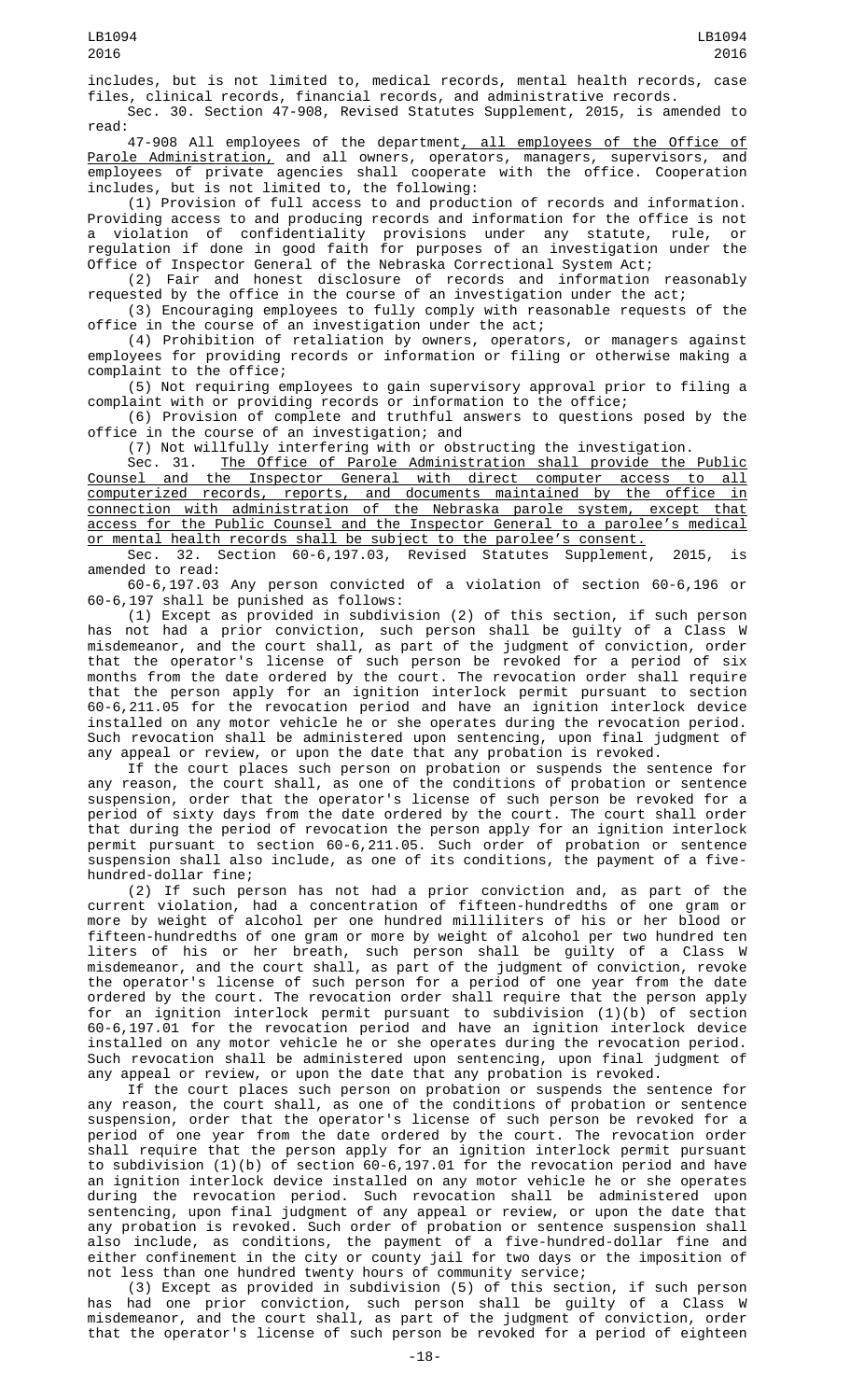months from the date ordered by the court. The revocation order shall require that the person not drive for a period of forty-five days and that the person apply for an ignition interlock permit and have an ignition interlock device installed on any motor vehicle he or she owns or operates for at least one year. The court shall also issue an order pursuant to subdivision (1)(b) of section 60-6,197.01. If the person has an ignition interlock device installed as required under this subdivision, the person shall not be eligible for reinstatement of his or her operator's license until he or she has had the ignition interlock device installed for the period ordered by the court. The revocation shall be administered upon sentencing, upon final judgment of any appeal or review, or upon the date that any probation is revoked.

If the court places such person on probation or suspends the sentence for any reason, the court shall, as one of the conditions of probation or sentence suspension, order that the operator's license of such person be revoked for a period of eighteen months from the date ordered by the court. The revocation order shall require that the person not drive for a period of forty-five days and that the person apply for an ignition interlock permit and installation of an ignition interlock device for not less than a one-year period pursuant to section 60-6,211.05. The court shall also issue an order pursuant to subdivision (1)(b) of section 60-6,197.01. If the person has an ignition interlock device installed as required under this subdivision, the person shall not be eligible for reinstatement of his or her operator's license until he or she has had the ignition interlock device installed for the period ordered by the court. The order of probation or sentence suspension shall also include, as conditions, the payment of a five-hundred-dollar fine and either confinement in the city or county jail for ten days or the imposition of not less than two hundred forty hours of community service;

(4) Except as provided in subdivision (6) of this section, if such person has had two prior convictions, such person shall be guilty of a Class W misdemeanor, and the court shall, as part of the judgment of conviction, order that the operator's license of such person be revoked for a period of fifteen years from the date ordered by the court and shall issue an order pursuant to section 60-6,197.01. Such orders shall be administered upon sentencing, upon final judgment of any appeal or review, or upon the date that any probation is revoked.

If the court places such person on probation or suspends the sentence for any reason, the court shall, as one of the conditions of probation or sentence suspension, order that the operator's license of such person be revoked for a period of at least two years but not more than fifteen years from the date ordered by the court. The revocation order shall require that the person not drive for a period of forty-five days, after which the court may order that during the period of revocation the person apply for an ignition interlock permit and installation of an ignition interlock device issued pursuant to section 60-6,211.05 and shall issue an order pursuant to subdivision (1)(b) of section 60-6,197.01. Such order of probation or sentence suspension shall also include, as conditions, the payment of a one-thousand-dollar fine and confinement in the city or county jail for thirty days;

(5) If such person has had one prior conviction and, as part of the current violation, had a concentration of fifteen-hundredths of one gram or more by weight of alcohol per one hundred milliliters of his or her blood or fifteen-hundredths of one gram or more by weight of alcohol per two hundred ten liters of his or her breath or refused to submit to a test as required under section 60-6,197, such person shall be guilty of a Class I misdemeanor, and the court shall, as part of the judgment of conviction, order payment of a onethousand-dollar fine and revoke the operator's license of such person for a period of at least eighteen months but not more than fifteen years from the date ordered by the court and shall issue an order pursuant to section 60-6,197.01. Such revocation and order shall be administered upon sentencing, upon final judgment of any appeal or review, or upon the date that any probation is revoked. The court shall also sentence such person to serve at least ninety days' imprisonment in the city or county jail or an adult correctional facility.

If the court places such person on probation or suspends the sentence for any reason, the court shall, as one of the conditions of probation or sentence suspension, order that the operator's license of such person be revoked for a period of at least eighteen months but not more than fifteen years from the date ordered by the court. The revocation order shall require that the person not drive for a period of forty-five days and that during the period of revocation the person apply for an ignition interlock permit and installation of an ignition interlock device for not less than a one-year period issued pursuant to section 60-6,211.05. The court shall also issue an order pursuant to subdivision (1)(b) of section 60-6,197.01. If the person has an ignition interlock device installed as required under this subdivision, the person shall not be eligible for reinstatement of his or her operator's license until he or she has had the ignition interlock device installed for the period ordered by the court. The order of probation or sentence suspension shall also include, as conditions, the payment of a one-thousand-dollar fine and confinement in the city or county jail for thirty days;

(6) If such person has had two prior convictions and, as part of the current violation, had a concentration of fifteen-hundredths of one gram or more by weight of alcohol per one hundred milliliters of his or her blood or fifteen-hundredths of one gram or more by weight of alcohol per two hundred ten liters of his or her breath or refused to submit to a test as required under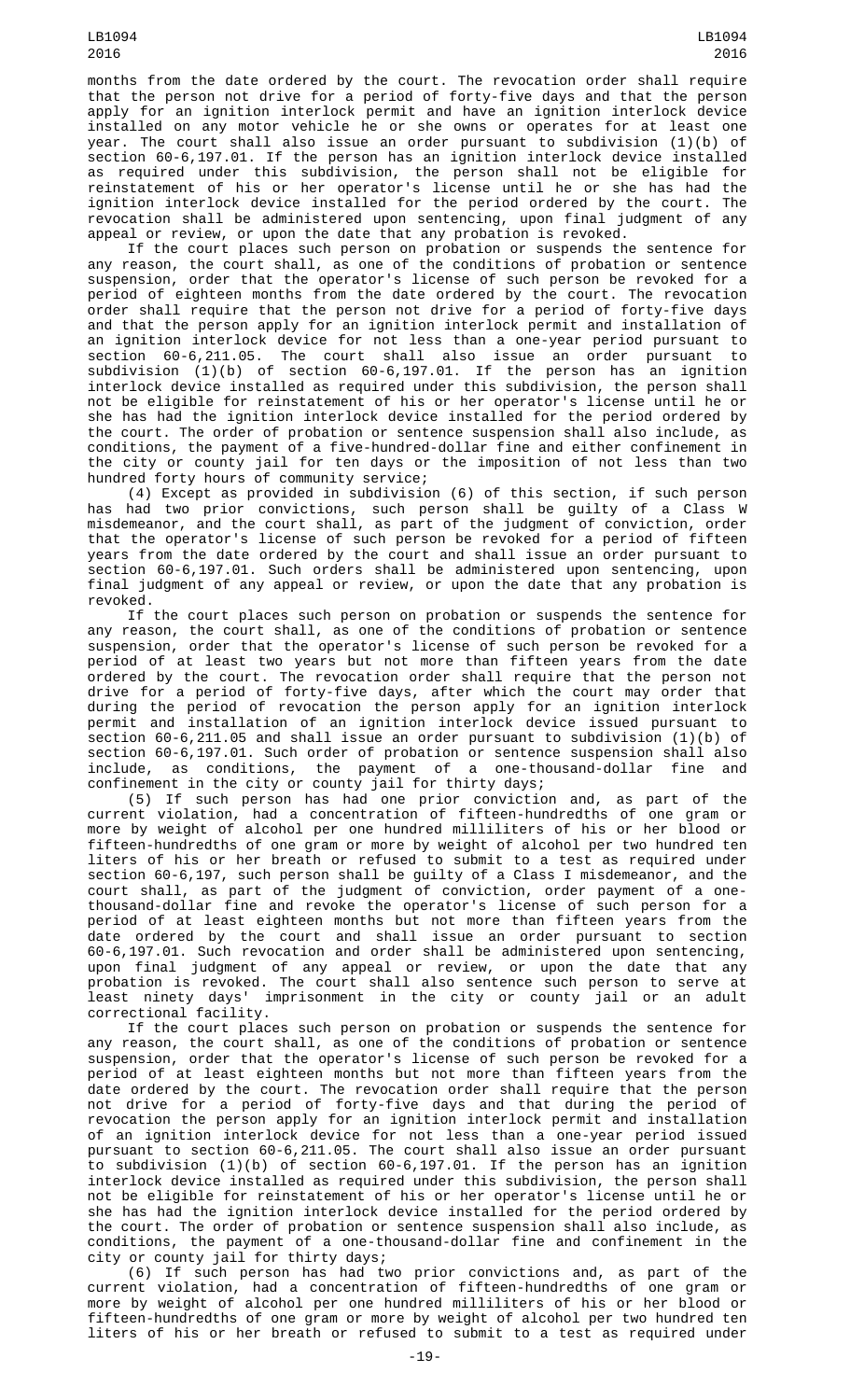section 60-6,197, such person shall be guilty of a Class IIIA felony, and the court shall, as part of the judgment of conviction, revoke the operator's license of such person for a period of fifteen years from the date ordered by the court and shall issue an order pursuant to section 60-6,197.01. Such revocation and order shall be administered upon sentencing, upon final judgment of any appeal or review, or upon the date that any probation is revoked. The court shall also sentence such person to serve at least one hundred eighty days' imprisonment in the city or county jail or an adult correctional facility.

If the court places such person on probation or suspends the sentence for any reason, the court shall, as one of the conditions of probation or sentence suspension, order that the operator's license of such person be revoked for a period of at least five years but not more than fifteen years from the date ordered by the court. The revocation order shall require that the person not drive for a period of forty-five days, after which the court may order that during the period of revocation the person apply for an ignition interlock permit and installation of an ignition interlock device issued pursuant to section 60-6,211.05 and shall issue an order pursuant to subdivision (1)(b) of section 60-6,197.01. Such order of probation or sentence suspension shall also include, as conditions, the payment of a one-thousand-dollar fine, confinement in the city or county jail for sixty days, and, upon release from such confinement, the use of a continuous alcohol monitoring device and abstention from alcohol use at all times for no less than sixty days;

(7) Except as provided in subdivision (8) of this section, if such person has had three prior convictions, such person shall be guilty of a Class IIIA felony, and the court shall, as part of the judgment of conviction, order that the operator's license of such person be revoked for a period of fifteen years from the date ordered by the court and shall issue an order pursuant to section 60-6,197.01. Such orders shall be administered upon sentencing, upon final judgment of any appeal or review, or upon the date that any probation is revoked. The court shall also sentence such person to serve at least one hundred eighty days' imprisonment in the city or county jail or an adult correctional facility.

If the court places such person on probation or suspends the sentence for any reason, the court shall, as one of the conditions of probation or sentence suspension, order that the operator's license of such person be revoked for a period of fifteen years from the date ordered by the court. The revocation order shall require that the person not drive for a period of forty-five days, after which the court may order that during the period of revocation the person apply for an ignition interlock permit and installation of an ignition interlock device issued pursuant to section 60-6,211.05 and shall issue an order pursuant to subdivision (1)(b) of section 60-6,197.01. Such order of probation or sentence suspension shall also include, as conditions, the payment of a two-thousand-dollar fine, confinement in the city or county jail for ninety days, and, upon release from such confinement, the use of a continuous alcohol monitoring device and abstention from alcohol use at all times for no less than ninety days;

(8) If such person has had three prior convictions and, as part of the current violation, had a concentration of fifteen-hundredths of one gram or more by weight of alcohol per one hundred milliliters of his or her blood or fifteen-hundredths of one gram or more by weight of alcohol per two hundred ten liters of his or her breath or refused to submit to a test as required under section 60-6,197, such person shall be guilty of a Class IIA felony, <u>with a</u> <u>minimum sentence of one year of imprisonment, a</u>nd the court shall, as part of the judgment of conviction, revoke the operator's license of such person for a period of fifteen years from the date ordered by the court and shall issue an order pursuant to section 60-6,197.01. Such revocation and order shall be administered upon sentencing, upon final judgment of any appeal or review, or upon the date that any probation is revoked.

If the court places such person on probation or suspends the sentence for any reason, the court shall, as one of the conditions of probation or sentence suspension, order that the operator's license of such person be revoked for a period of fifteen years from the date ordered by the court. The revocation order shall require that the person not drive for a period of forty-five days, after which the court may order that during the period of revocation the person apply for an ignition interlock permit and installation of an ignition interlock device issued pursuant to section 60-6,211.05 and shall issue an order pursuant to subdivision (1)(b) of section 60-6,197.01. Such order of probation or sentence suspension shall also include, as conditions, the payment of a two-thousand-dollar fine, confinement in the city or county jail for one hundred twenty days, and, upon release from such confinement, the use of a continuous alcohol monitoring device and abstention from alcohol use at all times for no less than one hundred twenty days;

(9) Except as provided in subdivision (10) of this section, if such person has had four or more prior convictions, such person shall be guilty of a Class IIA felony with a minimum sentence of two years' imprisonment, and the court shall, as part of the judgment of conviction, order that the operator's license of such person be revoked for a period of fifteen years from the date ordered by the court and shall issue an order pursuant to section 60-6,197.01. Such orders shall be administered upon sentencing, upon final judgment of any appeal or review, or upon the date that any probation is revoked.

If the court places such person on probation or suspends the sentence for any reason, the court shall, as one of the conditions of probation or sentence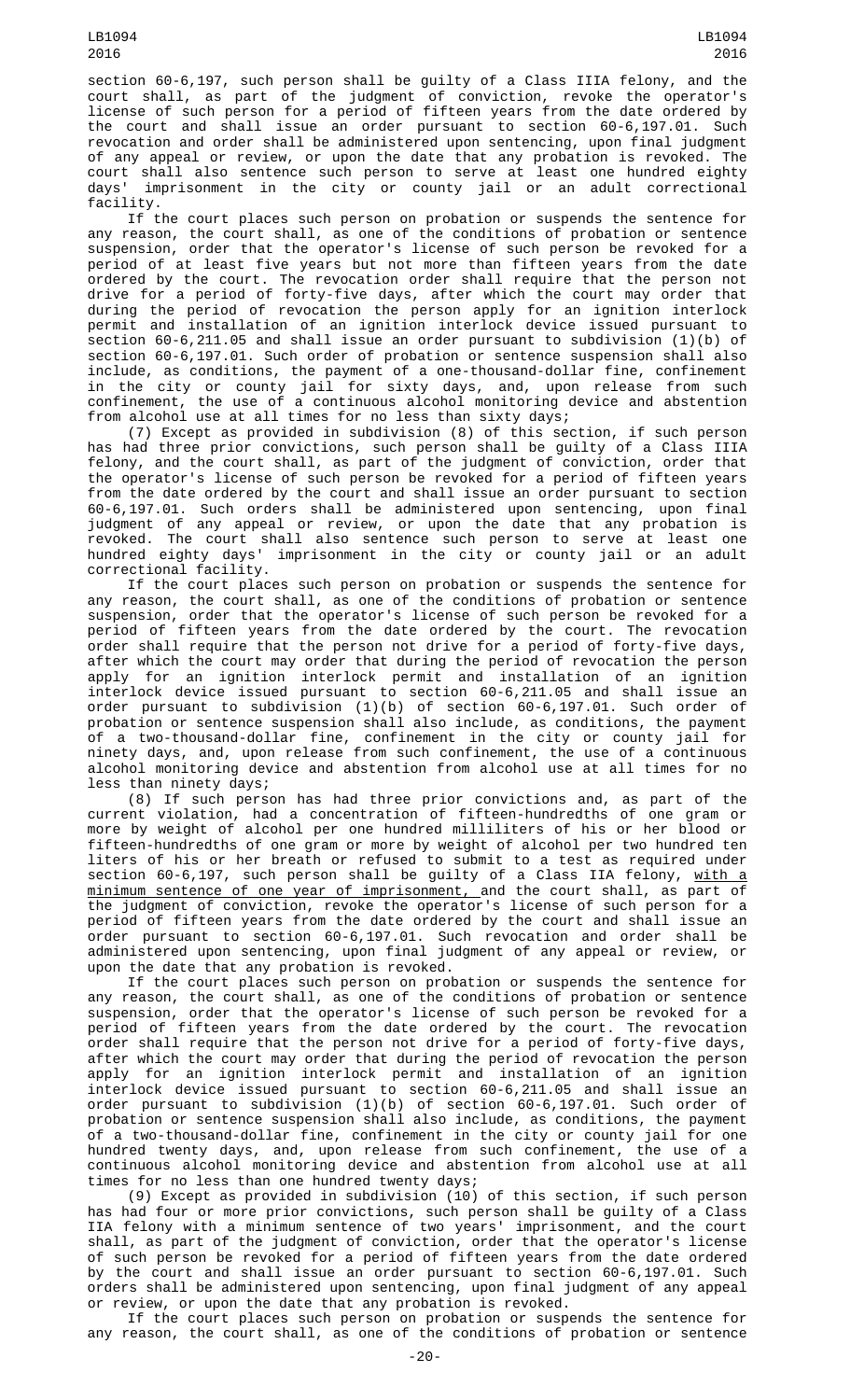suspension, order that the operator's license of such person be revoked for a period of fifteen years from the date ordered by the court. The revocation order shall require that the person not drive for a period of forty-five days, after which the court may order that during the period of revocation the person apply for an ignition interlock permit and installation of an ignition interlock device issued pursuant to section 60-6,211.05 and shall issue an order pursuant to subdivision (1)(b) of section 60-6,197.01. Such order of probation or sentence suspension shall also include, as conditions, the payment of a two-thousand-dollar fine, confinement in the city or county jail for one hundred eighty days, and, upon release from such confinement, the use of a continuous alcohol monitoring device and abstention from alcohol use at all times for no less than one hundred eighty days; and

(10) If such person has had four or more prior convictions and, as part of the current violation, had a concentration of fifteen-hundredths of one gram or more by weight of alcohol per one hundred milliliters of his or her blood or fifteen-hundredths of one gram or more by weight of alcohol per two hundred ten liters of his or her breath or refused to submit to a test as required under section 60-6,197, such person shall be guilty of a Class II felony with a minimum sentence of two years' imprisonment and the court shall, as part of the judgment of conviction, revoke the operator's license of such person for a period of fifteen years from the date ordered by the court and shall issue an order pursuant to section 60-6,197.01. Such revocation and order shall be administered upon sentencing, upon final judgment of any appeal or review, or upon the date that any probation is revoked.

If the court places such person on probation or suspends the sentence for any reason, the court shall, as one of the conditions of probation or sentence suspension, order that the operator's license of such person be revoked for a period of fifteen years from the date ordered by the court. The revocation order shall require that the person not drive for a period of forty-five days, after which the court may order that during the period of revocation the person apply for an ignition interlock permit and installation of an ignition interlock device issued pursuant to section 60-6,211.05 and shall issue an order pursuant to subdivision (1)(b) of section 60-6,197.01. Such order of probation or sentence suspension shall also include, as conditions, the payment of a two-thousand-dollar fine, confinement in the city or county jail for one hundred eighty days, and, upon release from such confinement, the use of a continuous alcohol monitoring device and abstention from alcohol use at all times for no less than one hundred eighty days.

Sec. 33. Section 71-2482, Revised Statutes Supplement, 2015, is amended to read:

71-2482 Any person violating any of the provisions of section <u>71-2478,</u> 71-2480, or 71-2481 is guilty of a Class III misdemeanor. Any person, for a second or subsequent violation of any of the provisions of section 71-2480 or 71-2481, is guilty of a Class II misdemeanor.

Sec. 34. Section 83-187, Reissue Revised Statutes of Nebraska, is amended to read:

83-187 (1) When a person committed to the department is released from a facility<del>, either</del> on parole<u>, on post-release supervision,</u> or upon final discharge, the person shall be returned any personal possessions taken upon confinement, and the chief executive officer of the facility shall furnish the person with a written notice as required in section 83-1,118, clothing appropriate for the season of the year, a transportation ticket to the place where he or she will reside, if within the continental limits of the United States or if not, the state may purchase transportation to the nearest United States border en route to such residence, and such sum of money as may be prescribed by the regulations of the department to enable the person to meet his or her immediate needs. If at the time of release the person is too ill or feeble or otherwise unable to use public means of transportation, the chief executive officer may make special arrangements for transportation to the place where the person will reside.

(2) At the time of release, the person shall also be paid his or her earnings and any accrued interest thereon set aside in the wage fund. Such earnings and interest shall be paid either in a lump sum or otherwise as determined by the chief executive officer to be in the best interest of the person. No less than one-third of such fund shall be paid upon release, and the entire fund shall be paid within six months of the person's release.

(3) The department shall send a copy of the release or discharge to the court which committed the person and also to the sheriff of the county in which the court is located and, when such county contains a city of the metropolitan class, to the police department of such city.

Sec. 35. Section 83-1,100.02, Revised Statutes Supplement, 2015, is amended to read:

83-1,100.02 (1) For purposes of this section:

(a) Levels of supervision means the determination of the following for each person on parole:

(i) Supervision contact requirements, including the frequency, location, methods, and nature of contact with the parole officer;

(ii) Substance abuse testing requirements and frequency;

(iii) Contact restrictions;

(iv) Curfew restrictions;

 $(v)$  Access to available programs and treatment, with priority given to moderate-risk and high-risk parolees; and (vi) Severity of graduated responses to violations of supervision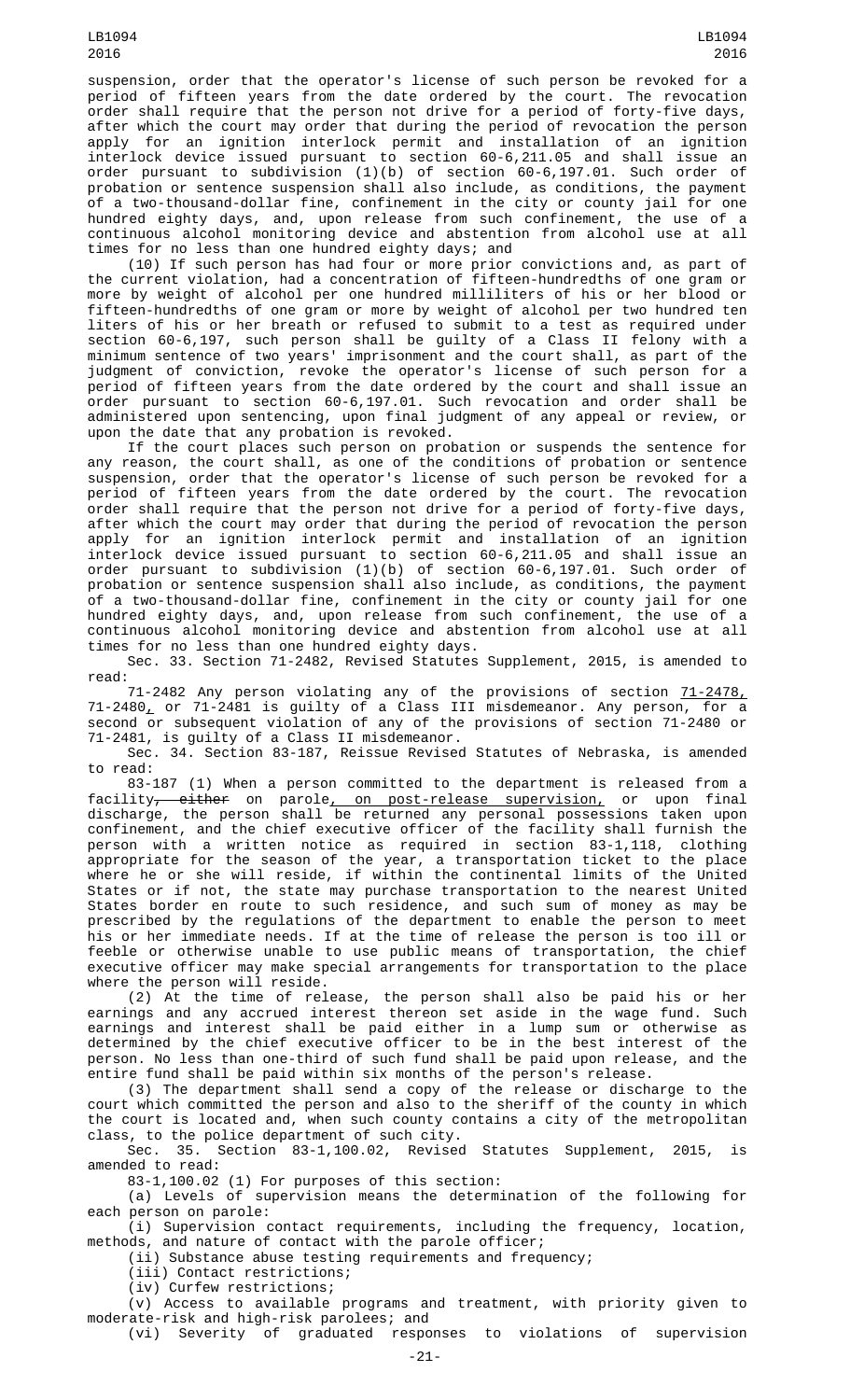conditions; and

(b) Risk and needs assessment means an actuarial tool that has been validated in Nebraska to determine the likelihood of the parolee engaging in future criminal behavior.

(2) The Office of Parole Administration shall establish an evidence-based process that utilizes a risk and needs assessment to measure criminal risk factors and specific individual needs.

(3) The risk and needs assessment shall be performed at the commencement of the parole term and every six months thereafter by office staff trained and certified in the use of the risk and needs assessment.

(4) The office shall test the validity of the risk and needs assessment at least every five years.

(5) Based on the results of the risk and needs assessment, the office shall determine levels of supervision to target parolee criminal risk and need factors by focusing sanction, program, and treatment resources on moderate-risk and high-risk parolees.

(6) The office shall provide training to its parole officers on use of a risk and needs assessment, risk-based supervision strategies, relationship skills, cognitive behavioral interventions, community-based resources, criminal risk factors, targeting criminal risk factors to reduce recidivism, and proper use of a matrix of administrative sanctions, custodial sanctions, and rewards developed pursuant to section 83-1,119. All parole officers employed on August 30, 2015, shall complete the training requirements set forth in this subsection on or before <u>January 1, 2017</u> <del>July 1, 2016</del>. Each parole officer hired on or after August 30, 2015, shall complete the training requirements set forth in this subsection within one year after his or her hire date.

(7) The office shall provide training for chief parole officers to become trainers so as to ensure long-term and self-sufficient training capacity in the

state.<br>Sec. 36. Section 83-1,101, Reissue Revised Statutes of Nebraska, is amended to read:

83-1,101 The Director of Correctional Services with the consent of the Board of Parole shall appoint a Parole Administrator<u>. The Parole</u> <u>Administrator</u> <del>, who</del> shall be a person with appropriate experience <u>and training,</u> including, but not limited to, familiarity with the implementation of evidencebased processes for utilizing risk and needs assessments to measure criminal risk factors and specific individual needs in the field of corrections, or with training in relevant disciplines at a recognized university.

Sec. 37. Section 83-1,119, Revised Statutes Supplement, 2015, is amended to read:

83-1,119 (1) For purposes of this section:

(a) Absconding parole supervision means a parolee has purposely avoided supervision for a period of at least two weeks and reasonable efforts by a parole officer and staff to locate the parolee in person have proven unsuccessful;

( $\underline{b}$  a) Administrative sanction means additional parole requirements imposed upon a parolee by his or her parole officer, with the full knowledge and consent of the parolee, designed to hold the parolee accountable for substance abuse or technical violations of conditions of parole, including, but not limited to:

(i) Counseling or reprimand by the adult parole administration of the department;

(ii) Increased supervision contact requirements;

(iii) Increased substance abuse testing;

(iv) Referral for substance abuse or mental health evaluation or other specialized assessment, counseling, or treatment;

(v) Imposition of a designated curfew for a period to be determined by the adult parole administration; and

(vi) Travel restrictions to stay within his or her county of residence or employment unless otherwise permitted by the adult parole administration;

 $(c \leftrightarrow)$  Contract facility means a county jail that contracts with the department to house parolees or other offenders under the jurisdiction of the department;

 $(d \epsilon)$  Substance abuse violation means a parolee's activities or behaviors associated with the use of chemical substances or related treatment services resulting in a violation of an original condition of parole, including:

(i) Positive breath test for the consumption of alcohol if the parolee is required to refrain from alcohol consumption;

(ii) Positive urinalysis for the illegal use of drugs;

(iii) Failure to report for alcohol testing or drug testing; and

(iv) Failure to appear for or complete substance abuse or mental health treatment evaluations or inpatient or outpatient treatment; and

 $(e$   $d)$  Technical violation means a parolee's activities or behaviors which create the opportunity for re-offending or diminish the effectiveness of parole supervision resulting in a violation of an original condition of parole\_<u>and</u> includes , including, but not limited to:

(i) Moving traffic violations;

(ii) Failure to report to his or her parole officer;

(iii) Leaving the state without the permission of the Board of Parole;

(iv) Failure to work regularly or attend training or school;

(v) Failure to notify his or her parole officer of change of address or employment;

(vi) Frequenting places where controlled substances are illegally sold,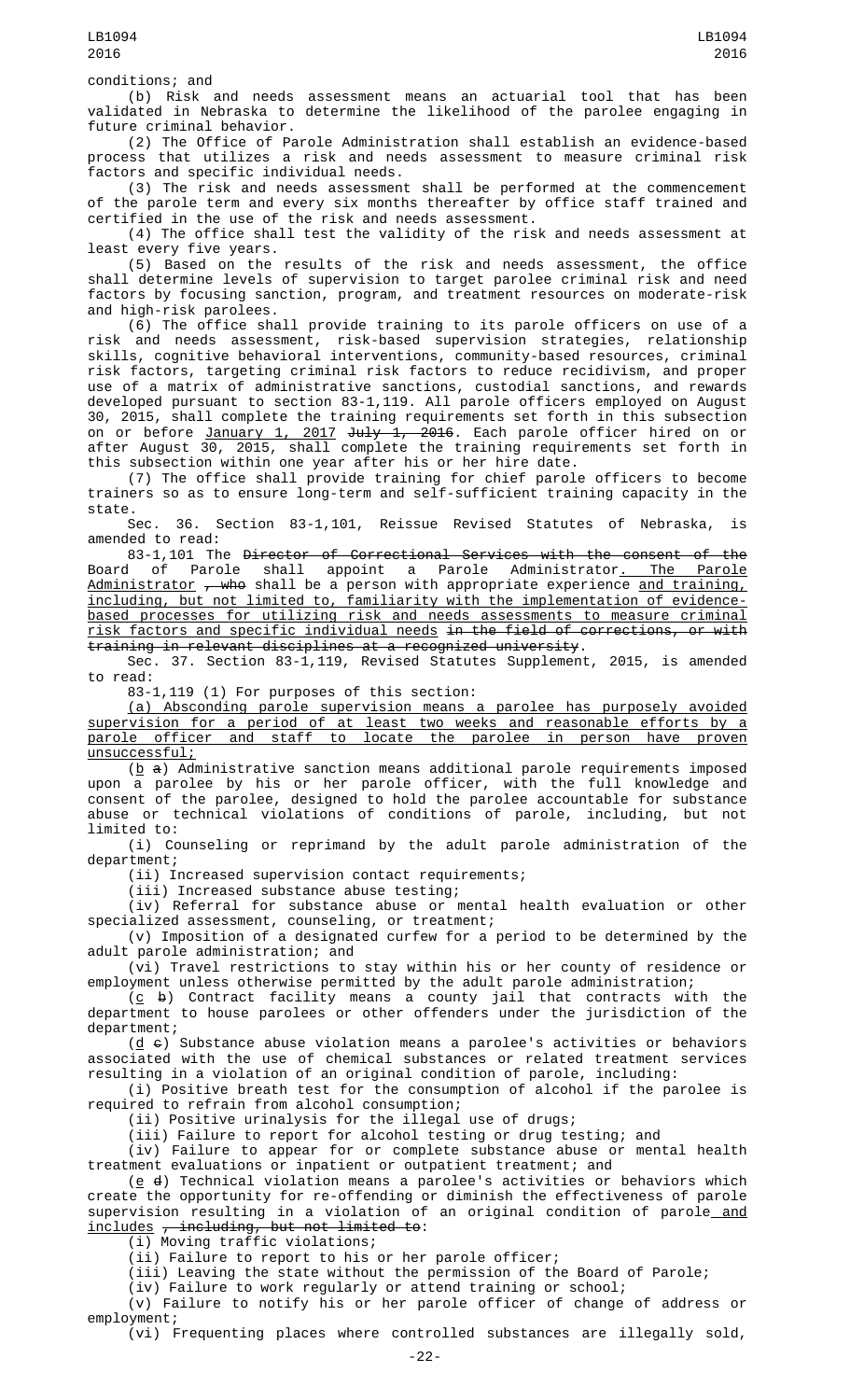used, distributed, or administered; and

(vii) Failure to pay fines, court costs, restitution, or any fees imposed pursuant to section 83-1,107.01 as directed.

Technical violation does not include absconding parole supervision.

(2) The Office of Parole Administration shall develop a matrix of rewards for compliance and positive behaviors and graduated administrative sanctions and custodial sanctions for use in responding to and deterring substance abuse violations and technical violations. A custodial sanction of thirty days in a correctional facility or a contract facility shall be designated as the most severe response to a violation in lieu of revocation.

(3) Whenever a parole officer has reasonable cause to believe that a parolee has committed or is about to commit a substance abuse violation or technical violation while on parole, but that the parolee will not attempt to leave the jurisdiction and will not place lives or property in danger, the parole officer shall either:

(a) Impose one or more administrative sanctions based upon the parolee's risk level, the severity of the violation, and the parolee's response to the violation. If administrative sanctions are to be imposed, the parolee shall acknowledge in writing the nature of the violation and agree upon the administrative sanction. The parolee has the right to decline to acknowledge the violation. If he or she declines to acknowledge the violation, the parole officer shall take action pursuant to subdivision (3)(b) of this section. A copy of the report shall be submitted to the Board of Parole; or

(b) Submit a written report to the Board of Parole, outlining the nature of the parole violation, and request the imposition of a custodial sanction of <u>up to </u>thirty days in a correctional facility or a contract facility. On the basis of the report and such further investigation as the board may deem appropriate, the board shall determine whether and how the parolee violated the conditions of parole and may:

(i) Dismiss the charge of violation; or

(ii) If the board finds a violation justifying a custodial sanction, issue a warrant if necessary and impose a custodial sanction of up to thirty days in a correctional facility or a contract facility.

(4) Whenever a parole officer has reasonable cause to believe that a parolee has violated or is about to violate a condition of parole by a violation other than a substance abuse violation or a technical violation and the parole officer has reasonable cause to believe that the parolee will not attempt to leave the jurisdiction and will not place lives or property in danger, the parole officer shall submit a written report to the Board of Parole which may, on the basis of such report and such further investigation as it may deem appropriate:

(a) Dismiss the charge of violation;

(b) Determine whether the parolee violated the conditions of his or her parole;

(c) Impose a custodial sanction of <u>up to thirty days in a correctional</u> facility or a contract facility;

(d) Revoke his or her parole in accordance with the Nebraska Treatment and Corrections Act; or

(e) Issue a warrant for the arrest of the parolee.

(5) Whenever a parole officer has reasonable cause to believe that a parolee has violated or is about to violate a condition of parole and that the parolee will attempt to leave the jurisdiction or will place lives or property in danger, the parole officer shall arrest the parolee without a warrant and call on any peace officer to assist him or her in doing so.

(6) Whenever a parolee is arrested with or without a warrant, he or she shall be detained in a local jail or other detention facility. Immediately after such arrest and detention, the parole officer shall notify the Board of Parole and submit a written report of the reason for such arrest. A complete investigation shall be made by the parole administration and submitted to the board. After prompt consideration of such written report, the board shall order the parolee's release from detention or continued confinement to await a final decision on imposition of a custodial sanction or the revocation of parole.

(7) The Board of Parole shall adopt and promulgate rules and regulations necessary to carry out this section.

Sec. 38. Section 83-1,122, Revised Statutes Supplement, 2015, is amended to read:

83-1,122 (1) If the board finds that the parolee has engaged in criminal conduct, the board may order revocation of the parolee's parole.

(2) If the board finds that the parolee did violate a condition of parole but is of the opinion that revocation of parole is not appropriate, the board may order that:

(a) The parolee receive a reprimand and warning;

(b) Parole supervision and reporting be intensified;<br>(c) Good time granted pursuant to section 83-1 Good time granted pursuant to section 83-1,108 be forfeited or withheld;

(d) The parolee serve a custodial sanction of <u>up to thirty days in a</u> correctional facility or a contract facility as defined in section 83-1,119; or (e) The parolee be required to conform to one or more additional conditions of parole which may be imposed in accordance with the Nebraska Treatment and Corrections Act.

(3) Cumulative custodial sanctions of thirty days in a correctional facility or a contract facility under this section and section 83-1,119 shall not exceed sixty days. If a parolee has previously received sixty days of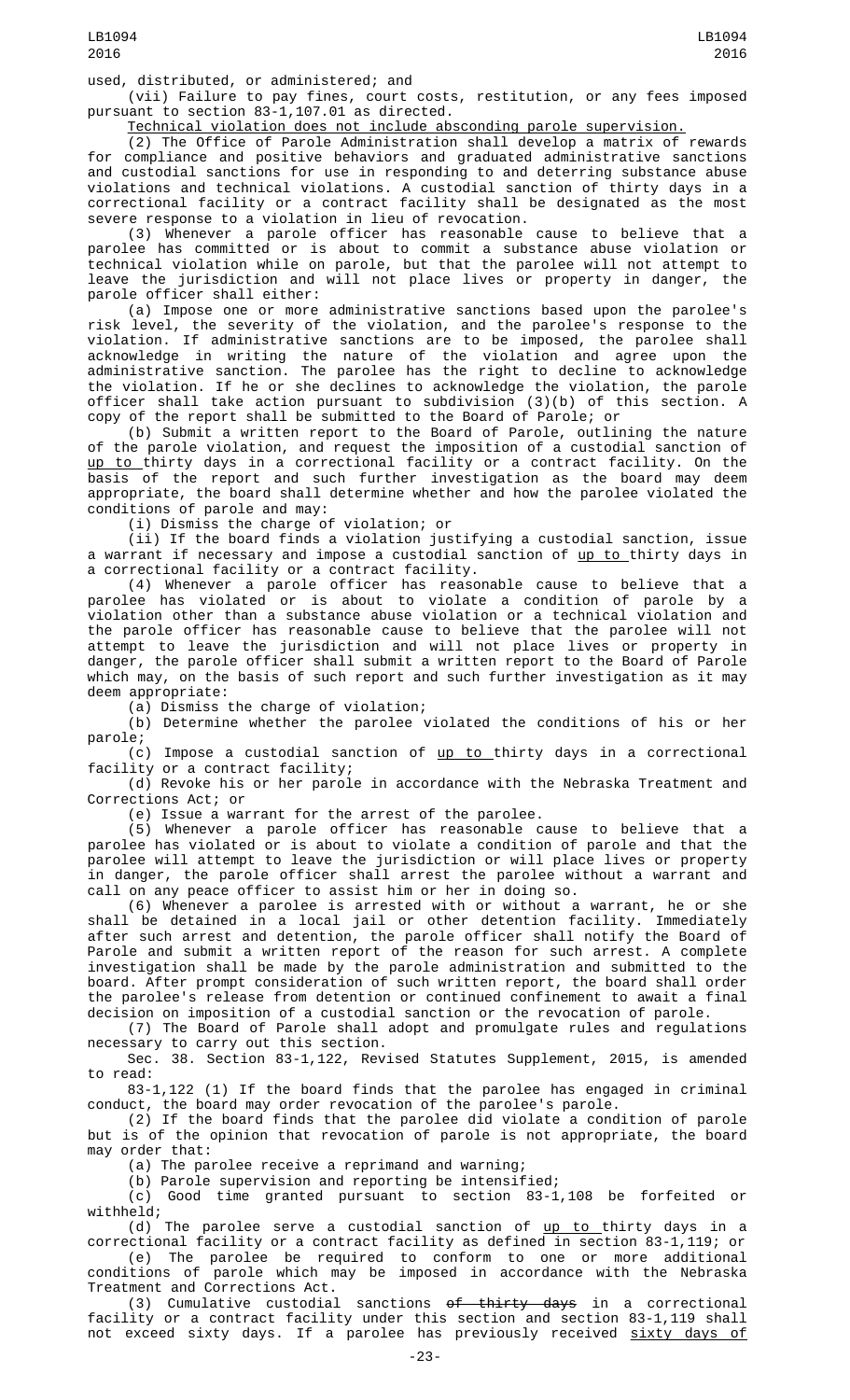cumulative two thirty-day custodial sanctions before the current violation, the board shall either order revocation of the parolee's parole or one or more of the other sanctions described in subsection (2) of this section.

(4) Time spent in custodial sanctions under this section and section 83-1,119 shall be credited to the parolee's sentence.

Sec. 39. A parolee serving a custodial sanction in a correctional facility or contract facility may be granted the privilege of leaving the facility during necessary and reasonable hours for any of the following purposes:

(1) Seeking employment;

(2) Working at his or her employment;

(3) Conducting such person's own business or other self-employed occupation, including housekeeping and attending to the needs of such person's

family; Attending any high school, college, university, or other educational or vocational training program or institution;

(5) Serious illness or death of a member of such person's immediate family;

(6) Medical treatment;

(7) Outpatient or inpatient treatment for alcohol or substance abuse; or

(8) Engaging in other rehabilitative activities.

Revised Statutes Supplement, 2015, is

amended to read:<br>83-1,122.01 (1) The board does not have jurisdiction over a person who is committed to the department in accordance with section 29-2204.02 for a Class III, IIIA, or IV felony committed on or after August 30, 2015, unless the person is also committed to the department in accordance with section 29-2204 for (a) a sentence of imprisonment for a Class III, IIIA, or IV felony committed prior to August 30, 2015, or (b) a sentence of imprisonment for a Class I, IA, IB, IC, ID, II, or IIA felony The board shall not have  $\overline{\text{Class I, IA, IB, IC, ID, II, or IIA fellow}$  The board shall not have jurisdiction over persons who are committed to the department in accordance with section 29-2204.02 unless the defendant is also sentenced for an offense in accordance with section 29-2204.

(2) The board does not have jurisdiction over a person committed to the department for a misdemeanor sentence imposed consecutively or concurrently with a Class III, IIIA, or IV felony sentence for an offense committed on or after August 30, 2015, unless the person is also committed to the department in accordance with section 29-2204 for (a) a sentence of imprisonment for a Class III, IIIA, or IV felony committed prior to August 30, 2015, or (b) a sentence of imprisonment for a Class I, IA, IB, IC, ID, II, or IIA felony.

Sec. 41. Section 83-1,135, Revised Statutes Supplement, 2015, is amended to read:

83-1,135 Sections 83-170 to 83-1,135.02 and section 39 of this act shall be known and may be cited as the Nebraska Treatment and Corrections Act.

Sec. 42. Section 83-1,135.02, Revised Statutes Supplement, 2015, is amended to read:

83-1,135.02 (1) It is the intent of the Legislature that the changes made to the Nebraska Treatment and Corrections Act by Laws 2003, LB 46, with respect to parole eligibility apply to all committed offenders under sentence and not on parole on May 24, 2003, and to all persons sentenced on and after such date. (2) It is the intent of the Legislature that the changes made to sections 29-2262, 29-2266, 29-2281, 83-182.01, 83-183, 83-183.01, 83-184, 83-1,119, and 83-1,122 by Laws 2015, LB605, and sections 83-184.01, 83-1,100.02, and 83-1,100.03 apply to all committed offenders under sentence, on parole, or on probation on August 30, 2015, and to all persons sentenced on and after such date.

(3) It is the intent of the Legislature that the changes made to sections 28-105, 29-2204.02, 29-2260, 29-2262, 29-2263, 29-2266, 29-2267, 29-2268, 47-401, 47-502, 83-187, 83-1,119, 83-1,122, and 83-1,122.01 by this legislative bill and sections 20, 21, 22, and 39 of this act apply to all committed offenders under sentence, on parole, or on probation on or after the effective date of this act and to all persons sentenced on and after such date.

Sec. 43. Section 83-4,114, Revised Statutes Supplement, 2015, is amended to read:<br>83-4,114

(1) There shall be no corporal punishment or disciplinary restrictions on diet.

(2) Disciplinary restrictions on clothing, bedding, mail, visitations, use of toilets, washbowls, or scheduled showers shall be imposed only for abuse of such privilege or facility and only as authorized by written directives, guidance documents, and operational manuals.

(3) No person shall be placed in solitary confinement.

(4) The director shall issue an annual report <u>on or before September 15 t</u>o the Governor and the Clerk of the Legislature. The report to the Clerk of the Legislature shall be issued electronically. For all inmates who were held in restrictive housing during the prior year, the report shall contain the race, gender, age, and length of time each inmate has continuously been held in restrictive housing. The report shall also contain:

(a) The number of inmates held in restrictive housing;

 $(b)$  The reason or reasons each inmate was held in restrictive housing;

(c) The number of inmates held in restrictive housing who have been diagnosed with a mental illness <u>or behavioral disorder</u> <del>as defined in section</del> 71-907 and the type of mental illness or behavioral disorder by inmate; (d) The number of inmates who were released from restrictive housing